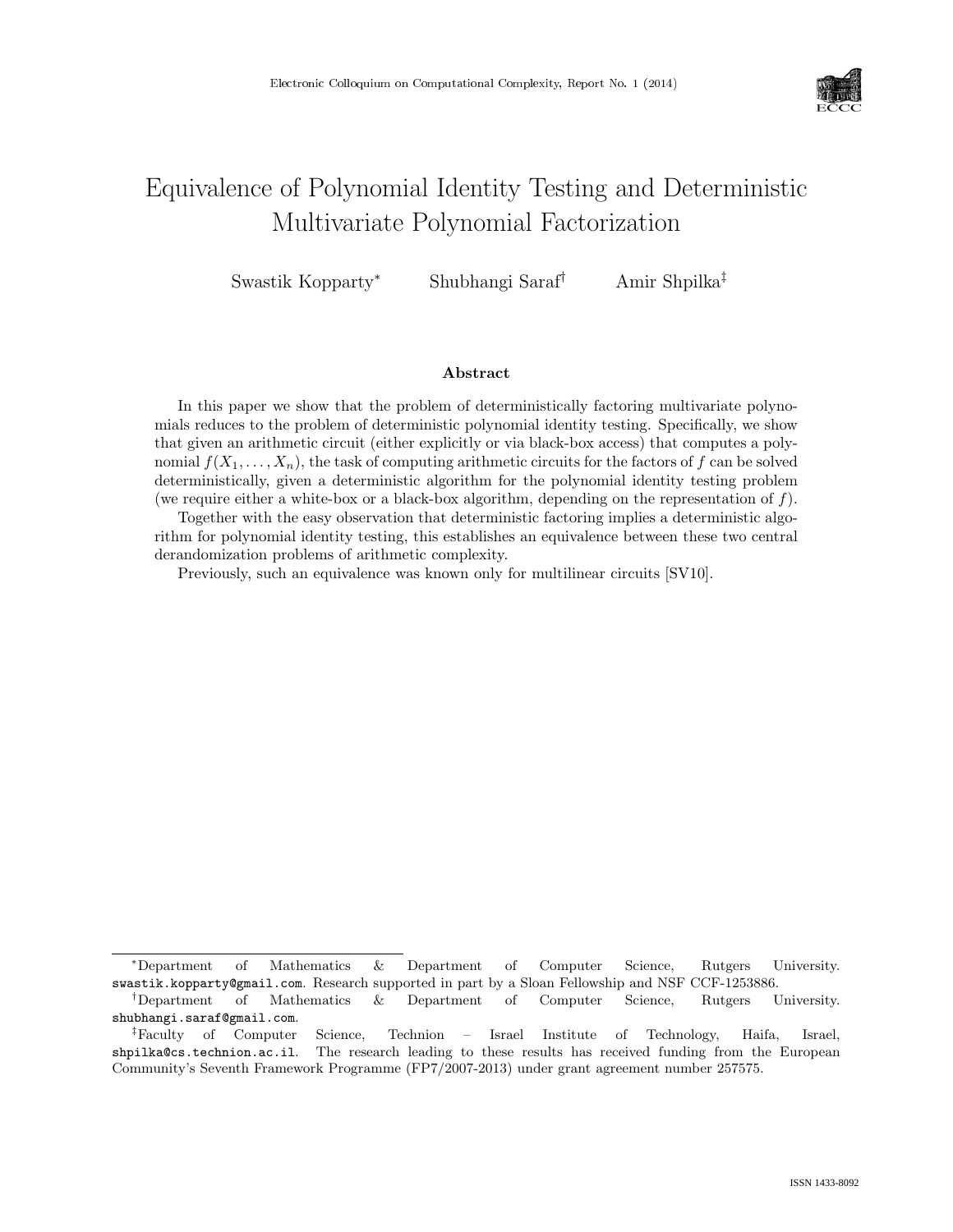# 1 Introduction

In this paper we study the relation between two fundamental algebraic problems, polynomial identity testing (PIT for short) and polynomial factorization. We show that the tasks of giving deterministic algorithms for polynomial identity testing and for polynomial factorization are, essentially, equivalent. We first give some background on both problems and then discuss our results in detail.

Polynomial Factorization. The problem of polynomial factorization for multivariate polynomials asks the following: Given a polynomial  $f(X_1, \ldots, X_n)$ , compute each of the irreducible factors of  $f$ . From the arithmetic complexity point of view, it is most natural to have  $f$  be presented as an arithmetic circuit, and ask that the algorithm return irreducible factors of  $f$  in the form of arithmetic circuits (this is called the white-box model). Alternatively, we could assume that we have black-box access to  $f$ , and ask that the factorization algorithm outputs a black-box for each of the irreducible factors. One can also consider a (simpler) decision version of this question: given an arithmetic circuit computing a multivariate polynomial, decide whether the polynomial is irreducible or not. In the decision version the algorithm just has to answer 'yes' or 'no' and it is not required to find the factorization.

A surprising and fundamental result in arithmetic complexity states that factoring of multivariate polynomials can be done efficiently in both the black-box and white-box settings [Kal89, KT90]. This implies the amazing fact that if f has a circuit of size s and degree d in n variables, then the irreducible factors of f have arithmetic circuits of size  $poly(s, d, n)$ . Both these factorization algorithms are randomized, and just as in the case of polynomial identity testing (that we discuss below), it is a long standing open question whether there is an efficient *deterministic* algorithm for factoring multivariate polynomials (see [GG99, Kay07]). Moreover, there is no known deterministic algorithm even for (1) the decision problem of irreducibility testing, (2) the problem of factoring multilinear polynomials.

An important tool in designing randomized factorization algorithms is Hilbert's irreducibility theorem, which in one formulation says that restricting an irreducible polynomial to a random twodimensional subspace keeps the polynomial irreducible with high probability. In other words, restricting a polynomial f to a random two-dimensional subspace does not change the number of irreducible factors of f. Given this, multivariate factoring algorithms proceed as follows. First restrict the polynomial to a randomly chosen two-dimensional space. Then, perform bi-variate factorization of the restricted polynomial. Finally, "lift" each factor to the whole space. The study of factorization of multivariate polynomials has led to significant advances in our understanding of the quantitative aspects of Hilbert's irreducibility theorem [Kal95].

In [SV10], Shpilka and Volkovich proved that factoring multilinear polynomials reduces to polynomial identity testing for multilinear polynomials. Their algorithm relies heavily on the fact that factors of multilinear polynomials must be supported on disjoint sets of variables, and in particular it does not follow the usual methodology outlined above for factoring polynomials. This result has two interesting aspects. First, it gives a close connection between these two basic problems. Second, it shows that deterministic factorization algorithms may be hard to find, as they are equivalent to the PIT problem for multilinear circuits, which, if found, would yield an explicit multilinear polynomial with exponential multilinear circuit complexity. In their work Shpilka and Volkovich left open the question of whether the same fundamental relation holds for the general case (i.e.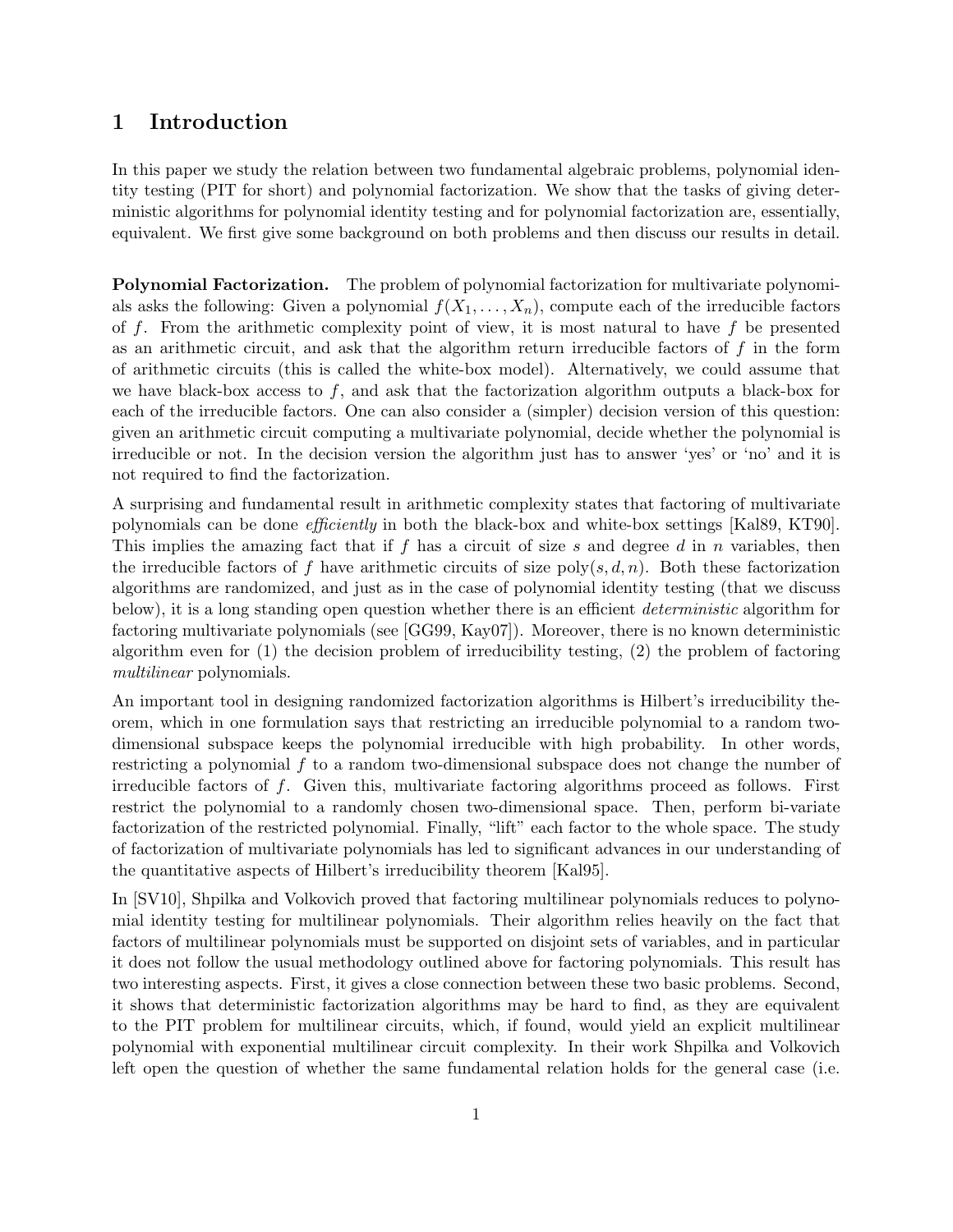for general (non-multilinear) polynomials). In this paper we resolve this problem affirmatively by giving a reduction from multivariate polynomial factorization to PIT for general circuits. This highlights the significance of the polynomial identity testing problem as the problem closest to being "complete" for the algebraic version of the class RP.

For more on polynomial factorization we refer the reader to the surveys [Kal90, Kal92, Kal03, Gat06] as well as to the lecture notes of Sudan [Sud99]. For more on algebra in computation we refer to the excellent book [GG99].

**Polynomial Identity Testing.** Let  $\mathcal C$  be a class of arithmetic circuits defined over some field  $\mathbb F$ . The polynomial identity testing problem (PIT for short) for  $C$  is the question of deciding whether a given circuit from  $\mathcal C$  computes the identically zero polynomial. This question can be considered both in the black-box model, in which we can only access the polynomial computed by the circuit using queries, or in the white-box model where the circuit is given to us. The importance of this fundamental problem stems from its many applications. For example, the deterministic primality testing algorithm of [AKS04] and the fast parallel algorithm for perfect matching of [MVV87] are based on solving PIT problems.

In this paper, we consider PIT for the class of  $poly(n)$  size,  $poly(n)$ -degree arithmetic circuits in n variables. PIT has a well known randomized algorithm [Sch80, Zip79, DL78], but no subexponential time deterministic algorithm is known in the general case. This question received a lot of attention recently and several deterministic black-box algorithms were devised for restricted classes of arithmetic circuits, but the solution for the general model remains elusive. The works of [HS80, KI04, Agr05, DSY09] proved that derandomizing PIT, either in the white-box setting or in the black-box setting, implies lower bounds for arithmetic circuits. The work of Kabanets and Impagliazzo (and [DSY09] for small depth circuits) also proved the reverse direction, namely, that using a hard problem one can devise a hitting set for arithmetic circuits. I.e., given a hard function one can use it to construct a black-box algorithm for PIT. It is interesting to note that the PIT problem becomes very difficult already for depth 3 circuits. Indeed, [GKKS13] proved that a polynomial time black-box PIT algorithm for depth 3 circuits implies an exponential lower bound for general arithmetic circuits (and hence using the ideas of [KI04] a quasi-polynomial time PIT for general circuits). For more on PIT see the survey [SY10].

In this work we show that the two derandomization problems are (essentially) equivalent. Namely, we show that a polynomial time deterministic PIT algorithm exists if and only if there is a deterministic polynomial time factorization algorithm. The result holds both in the black-box and the white-box models. That is, if the PIT algorithm is in the black-box setting then deterministic black-box factorization is possible and vice versa, and similarly for the white-box case. The blackbox case essentially follows by carefully inspecting the proofs of the original randomized factoring algorithms. It is the whitebox case that is the core of the technical contribution of this work.

### 1.1 Our Results

Before stating our result we first define the model of arithmetic circuits.

An *arithmetic circuit* in the variables  $\mathbf{X} = (X_1, \ldots, X_n)$ , over the field  $\mathbb{F}$ , is a labelled directed acyclic graph. The inputs (nodes of in-degree zero) are labelled by variables from  $X$  or by constants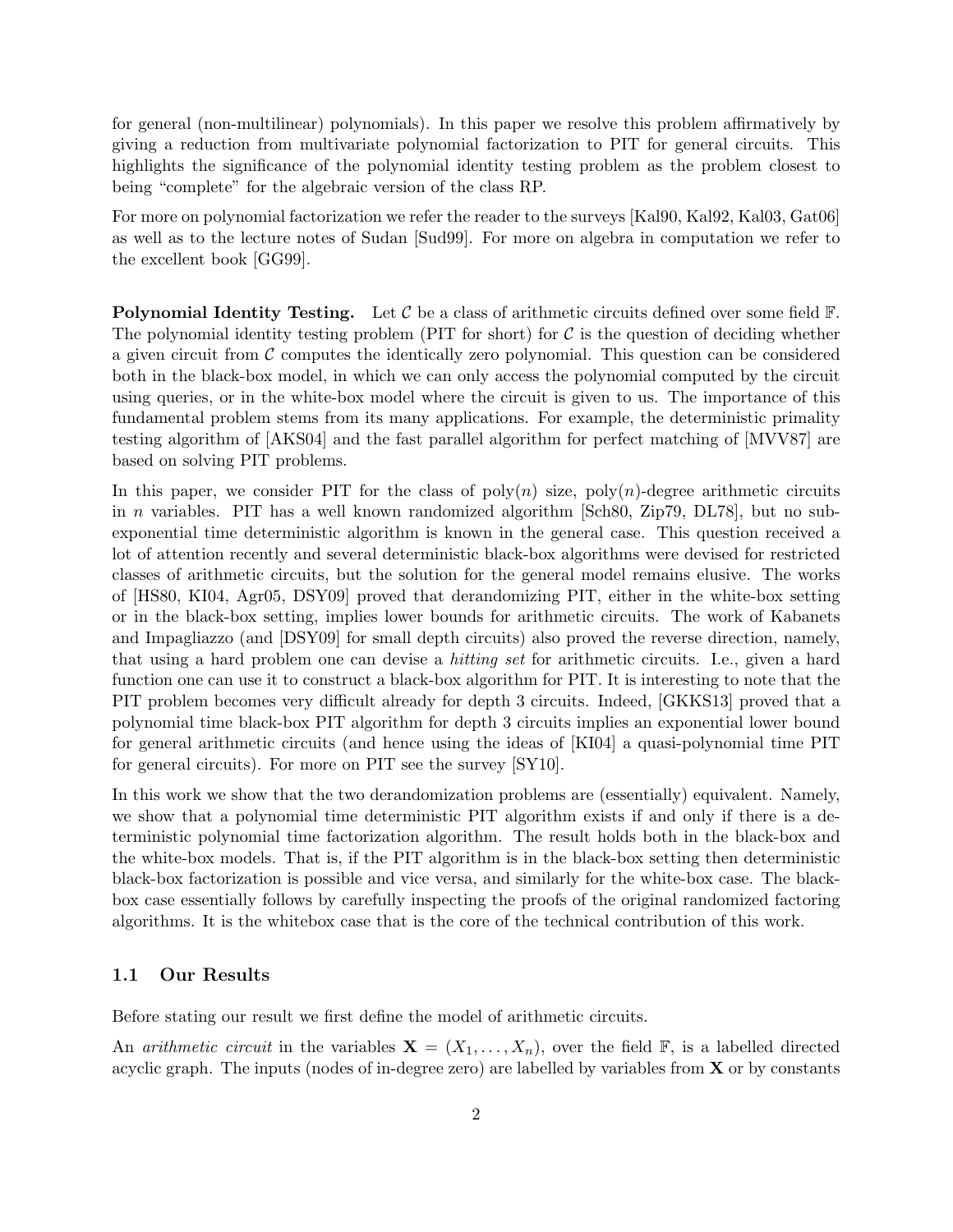from the field. The internal nodes are labelled by  $+$  or  $\times$ , computing the sum and product, resp. of the polynomials on the tails of incoming edges (subtraction is obtained using the constant −1).

The *size* of a circuit (or formula) is the number of gates in it. The *depth* of the circuit is the length of a longest path between the output node and an input node.

When we say degree of a multivariate polynomial, we mean its *total degree*. An arithmetic circuit C has degree bounded by  $d$  if all the gates computed by the circuit have degree bounded by  $d$ . Finally, we shall say that C is an  $(n, s, d)$ -circuit if it is an *n*-variate arithmetic circuit of size s with degree bounded by d.

Our main result states that if PIT can be solved deterministically in polynomial time, then given as input a size-s n-variate arithmetic circuit over  $\mathbb{F}_q$  or  $\mathbb Q$  computing a degree d polynomial f, one can deterministically in time  $\text{poly}(n, s, d, q)$  (in the case of  $\mathbb{F}_q$ ) or  $\text{poly}(n, s, d, t)$  (where t is the bit-complexity of the constants in the circuit, in the case of  $\mathbb{Q}$ ), compute the factors of f. We now formally state our main result.

**Theorem 1 (Main)** Let  $\mathbb{F}$  be either the finite field  $\mathbb{F}_q$  (with characteristic p) or the rationals Q.

Suppose white-box (black-box) polynomial identity testing for size s, degree d, n-variable arithmetic circuits over  $\mathbb F$  can be solved deterministically in time  $\text{poly}(n, s, d)$ .

Suppose we are given white-box (black-box respectively) access to a polynomial  $f(X_1, \ldots, X_n) \in$  $\mathbb{F}[X_1,\ldots,X_n]$  computed by an arithmetic circuit of size at most s and degree at most d. Let

$$
f = \prod_{i=1}^{k} g_i^{p^{e_i} \cdot j_i}
$$

be the factorization of f, where the  $g_i$  are irreducible and  $p \nmid j_i$  for each i.

Then we can compute, for each  $i \in [k]$ : (i)  $e_i$ , (ii)  $j_i$ , and (iii) an arithmetic circuit (black-box respectively) for the factor  $g_i^{p^{e_i}}$  $e_i^{p\cdot i}$  (the factor  $g_i$  respectively) in deterministic time  $\text{poly}(n, s, d, t)$ , where:

- 1.  $t = p \log q$ , if  $\mathbb{F} = \mathbb{F}_q$  and p is the characteristic of  $\mathbb{F}_q$ .
- 2.  $t = maximum bit-complexity of the constants used in the circuit, if  $\mathbb{F} = \mathbb{Q}$ .$

The main new technical content of this theorem is for the white-box case. In the process, we also give a new (and possibly simpler) proof of Kaltofen's result [Kal89] showing that factors of polynomials computed by small circuits have small circuits. This new proof has the advantage of being constructive in a certain precise sense, and this plays an important role in our main result.

The fact that we only compute arithmetic circuits for  $g_i^{pe_i}$  $i^{p_i}$  in the white-box setting can be interpreted as follows: we produce an "augmented" arithmetic circuit for each  $g_i$ , which is in the form of an arithmetic circuit, followed by a unary gate which computes the  $p^{e_i}$ th root. Even the randomized white-box factorization algorithm of Kaltofen [Kal89] only achieves this kind of factorization.

We note that the other direction in the equivalence of PIT and factorization was observed in [SV10], namely, that deterministic factorization (even for the decision problem of irreducibility testing) implies deterministic PIT.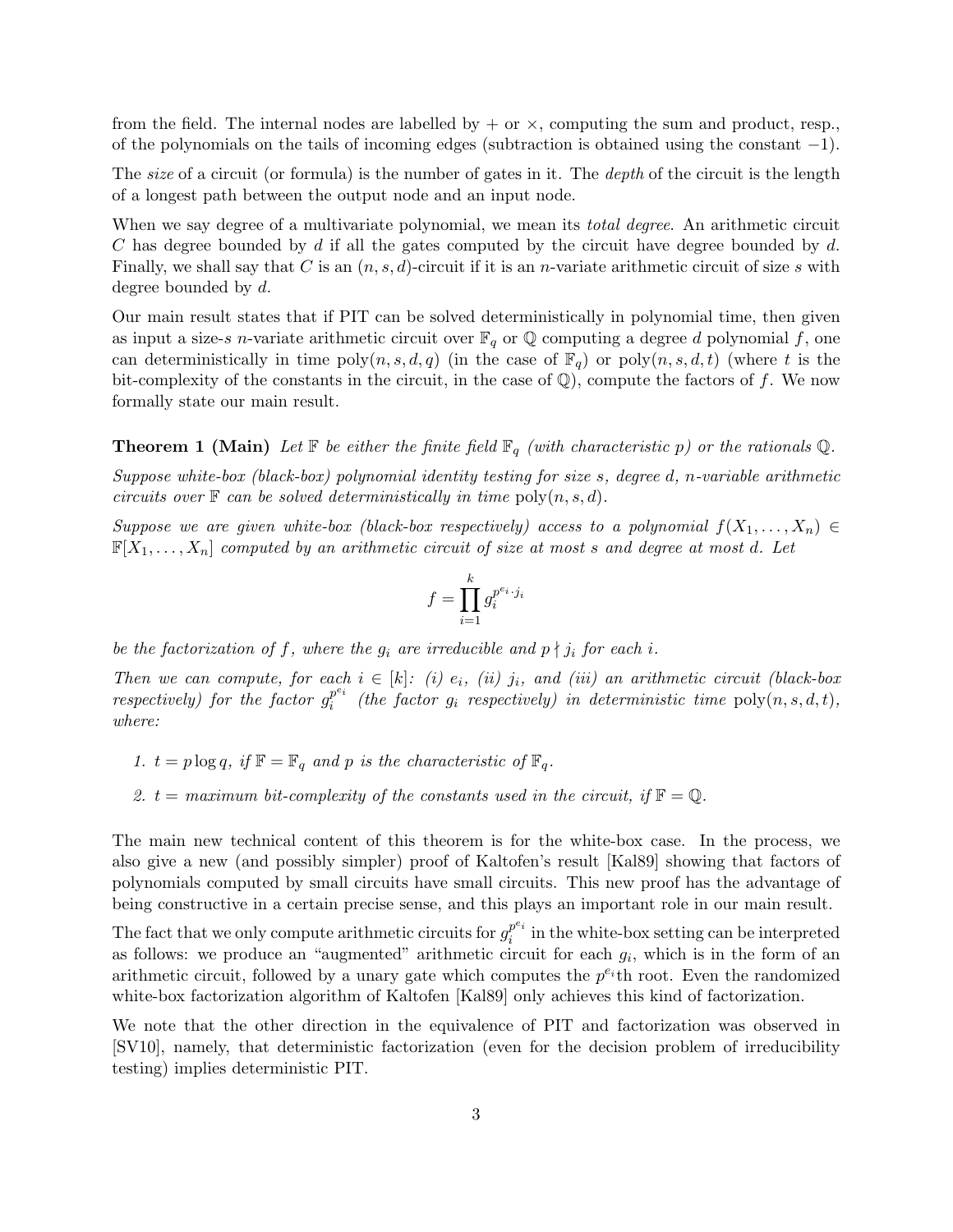**Observation 1 (Observation 1 in [SV10])** Let C be a class of arithmetic circuits. Assume that there is a deterministic algorithm for the decision version of the polynomial factorization problem. That is, an algorithm that when given access (explicit or via a black-box) to an  $(n, s, d)$  circuit  $C \in \mathcal{C}$ runs in time  $T(s, d)$  and outputs "true" iff the polynomial computed by C is irreducible. Then, there is a deterministic algorithm that runs in time  $\mathcal{O}(T(s+2,d))$  and solves the PIT problem for size s circuits from C.

### 1.2 Proof technique

Our algorithms are closely related to the randomized black-box factorization algorithms of [Kal89, KT90], and so we start by first giving a high level view of those algorithms. In the explanation below we adopt the terminology of lecture 9 in [Sud99]. The initialization step in all factoring algorithms is to massage the polynomial  $f$  to be factored to the case where it is squarefree, monic in some variable X and satisfies  $\frac{\partial f}{\partial X}\neq 0$ . The next step of the randomized algorithms is to restrict f to a randomly chosen two-dimensional subspace composed of all points  $\{(X, a_1T + b_1, \ldots, a_nT + b_n)\}\$ (where  $a_1, \ldots, a_n, b_1, \ldots, b_n$  are chosen at random). The idea is that for such a random subspace, all irreducible factors of f remain irreducible with high probability. This is an "effective" version of Hilbert's irreducibility theorem that was proved by Kaltofen in [Kal95].

**Theorem 1.1 (Effective Hilbert irreducibility)** Let  $S \subseteq \mathbb{F}$  be a finite set and  $g(X, A_1, \ldots, A_n)$ a monic polynomial in X of total degree at most d. If g is irreducible then it holds that

$$
\Pr_{\mathbf{a},\mathbf{b}}[g(X,a_1T+b_1,\ldots,a_nT+b_n) \text{ is not irreducible }] < O(d^5/|S|),
$$

where **a** and **b** are chosen uniformly and independently from  $S^n$ .

Note that the lemma guarantees that if we pick the set  $S$  to be large enough, then with high probability all irreducible factors of f remain irreducible when restricted to the chosen subspace. The randomized algorithm then proceeds by factoring f over the subspace  $\{(X, a_1T + b_1, \ldots, a_nT + b_n)\}$  $(b_n)$ . At this stage we have a restriction of each factor to the chosen two-dimensional space. The final step of the factorization algorithms is to use these restrictions, either via the Hensel lifting lemma [Kal89] or via trivariate factorizations [KT90], to find a global factor over the entire space.

We now explain how we derandomize these algorithms using PIT in the black-box case and in the white-box case. Perhaps surprisingly, the proof is simpler in the black box case. This can be explained by the fact that our assumption is also stronger - in this case we assume that we have a black-box PIT algorithm, which is a stronger assumption than a white-box PIT algorithm.

#### 1.2.1 The black-box case

We would like to simulate the above randomized algorithm in the black-box case. Using blackbox PIT, one can easily do the preprocessing to make f monic and squarefree. All that remains is then to find a good two-dimensional subspace to restrict to. The main observation here is that Theorem 1.1 can be strengthened in the following way.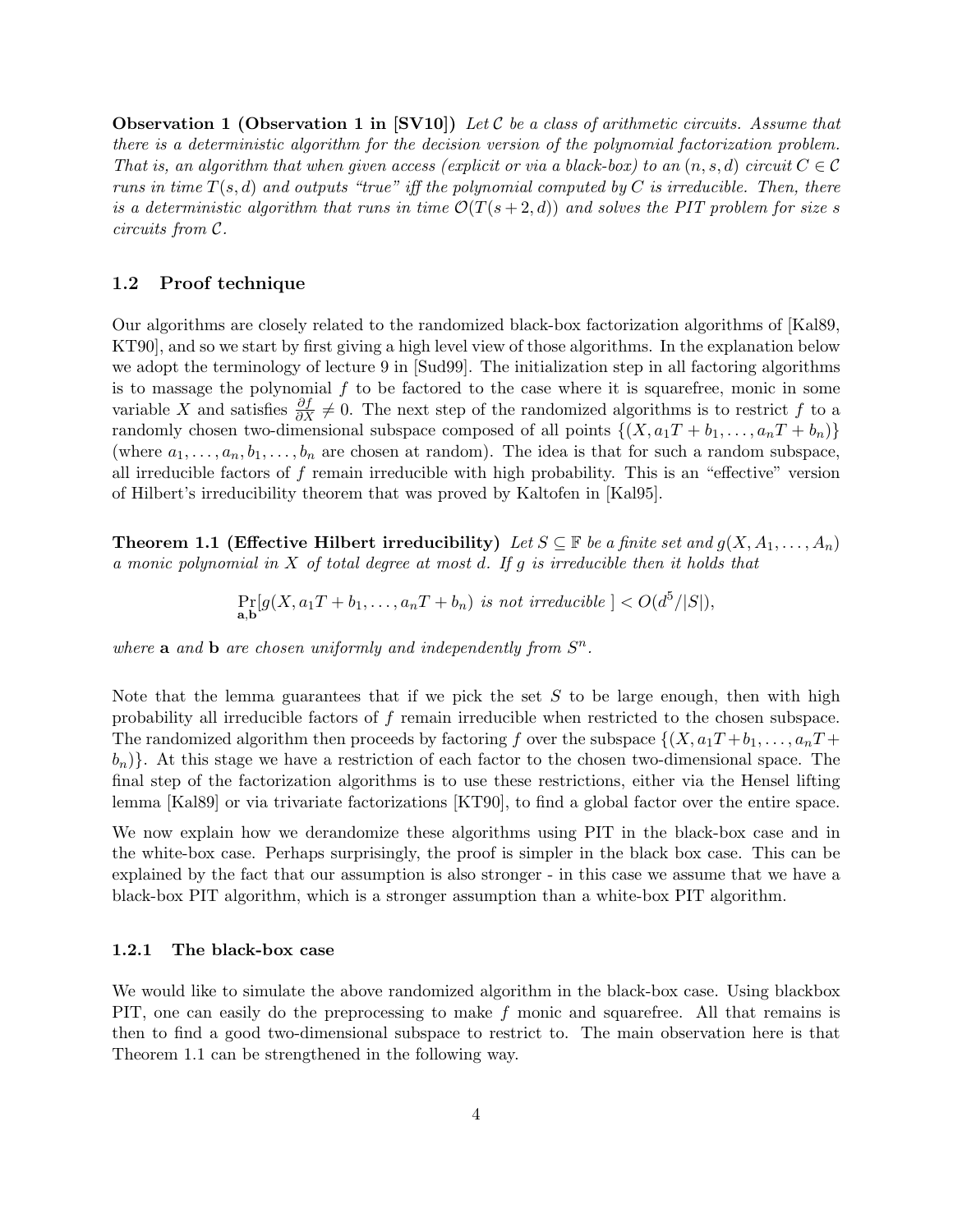**Theorem 1.2 (Effective and efficient Hilbert irreducibility)** Let  $g(X, A_1, \ldots, A_n)$  be a monic polynomial in  $X$  of total degree at most d, that is computed by an arithmetic circuit of size s. If g is irreducible then there is a circuit of size  $\text{poly}(s,d)$  in  $2n$  variables computing a polynomial  $h(Z_1,\ldots,Z_n,Y_1,\ldots,Y_n)$  of degree  $O(d^5)$  so that if  $h(\mathbf{a},\mathbf{b})\neq 0$  then  $g(X,a_1T+b_1,\ldots,a_nT+b_n)$  is irreducible. Furthermore, this circuit can be computed in a black-box manner from the circuit for  $g$ .

We do not prove this theorem here, but it is implicit in the proof of Theorem 1.1 in [Kal95] (for an excellent exposition, see Theorem 1 of Lecture 9 of [Sud99]).

We would like to use our black-box PIT algorithm on the polynomial h given in Theorem 1.2 to find a two-dimensional subspace that will preserve irreducibility for all irreducible factors of f. For this we need to know that h has a small circuit, and this in turns requires us to know that each irreducible factor  $g$  of  $f$  indeed has a small circuit (so that we can apply Theorem 1.2 with reasonable parameters). Luckily, Kaltofen [Kal89] proved that if f can be computed by an arithmetic circuit of size s then each of its factors can be computed by arithmetic circuits of size poly(s, d, n). We conclude that there exists a circuit of degree  $O(d^6)$  and size poly(s, d, n) in 2n variables such that any non-zero assignment to it gives a "good" two-dimensional space. We can thus use the assumed black-box PIT for such circuits to claim that the black-box PIT algorithm finds such a good pair  $(a, b)$ . Notice that we do not need to know the circuits for the factors nor the circuit of Theorem 1.2, but rather it is enough to have a bound on its complexity to be able to use the black-box PIT algorithm to find a good subspace. This is the main difference from the white-box model (we shall elaborate on this point more later).

Having found a good two-dimensional subspace using the PIT algorithm, we can proceed with the proof as in the black-box randomized case [KT90], noting that all remaining steps can be performed in the black-box model deterministically. Putting all these steps together, the deterministic blackbox factoring algorithm follows in a straightforward way<sup>1</sup>. The rest of the paper is devoted to the proof of the whitebox case.

#### 1.2.2 The white-box case

In the white-box case things are trickier. We first explain why we cannot adopt the same strategy as in the black-box case. The natural thing would be to try and compute the circuit guaranteed by Theorem 1.2 for each of the irreducible factors of  $f$ , and then use the white-box PIT algorithm to find a good subspace. However, the theorem only tells us that to compute the polynomial h (associated to an irreducible factor g of f), we need to start from a circuit computing g. But getting a circuit for  $g$  is the original problem we are trying to solve! Rephrasing, this strategy says that in order to factor  $f$ , we should first compute small circuits for each of its irreducible factors, which can then help us find a subspace that will help us compute circuits for its irreducible factors. This circularity prevents the above approach from being feasible in the white-box case.

A central piece of the deterministic black-box factorization algorithm (using PIT) is Kaltofen's theorem on the existence of small arithmetic circuits for the factors. Perhaps the proof of that theorem will suggest a way to construct the small circuits for the factors deterministically (using

<sup>&</sup>lt;sup>1</sup>This was also independently observed by Dvir and Mendes de Oliveira (personal communication).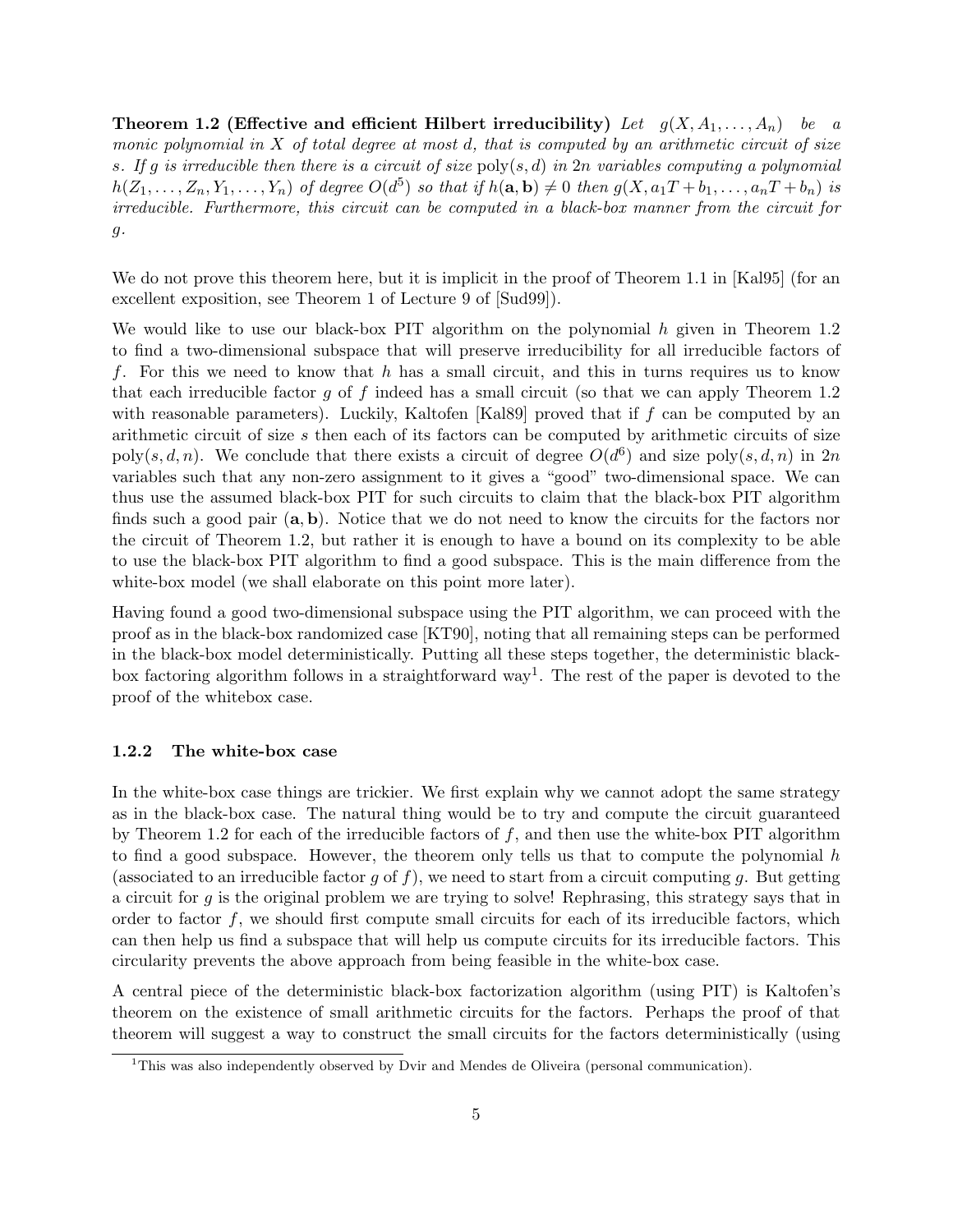white-box PIT). Unfortunately, the main step in the proof of that theorem is *Hilbert's irreducibility* theorem, Theorem 1.1! One first restricts to a random 2-dimensional subspace, which with high probability preserves the factorization pattern of the original polynomial  $f$ . The proof merely uses the existence of such a 2-dimensional subspace, and the proof does not require or show either how to construct such a subspace, or even how to construct a circuit detecting such a subspace.

The above explains why the white-box case requires a new constructive ingredient over the blackbox case. The main technical contribution of this work is to show that instead of finding a good two-dimensional subspace, one can work with a "formal" two-dimensional subspace. Concretely, we work over the field of fractions  $\mathbb{F}(A_1, \ldots, A_m)$  (in the formal variables  $A_1, \ldots, A_n$ ; we may think of  $(A_1, \ldots, A_n)$  as defining the "direction" of the formal subpace). That is, we define a new polynomial  $\bar{f}(X,T,A_1,\ldots,A_n) \stackrel{\text{def}}{=} f(X,TA_1,\ldots,TA_n)$  and view  $\bar{f}$  as a polynomial in  $\mathbb{K}[X,T]$  over the field of rational functions  $\mathbb{K} = \mathbb{F}(A_1, \ldots, A_n)$ . It is not hard to prove that if f is monic in X then irreducible factors of  $f$  map to irreducible factors of  $f$  and vice versa. Thus, in some sense we have found a way to reduce the problem to the two-dimensional case. The main issue now is that the field is much more complicated and instead of working with constants from  $\mathbb F$  we have to work with constants from  $\mathbb{F}(A_1,\ldots,A_m)$ .

The standard way to factorize a general bivariate polynomial over a field K would (1) perform a univariate polynomial factorization over the field K (which is nearly as hard as the original problem since  $\mathbb K$  is so complicated), (2) perform Hensel lifting, (3) solve a linear system, (4) compute a GCD. However the polynomial  $f$  was chosen to have a special form, which allows the univariate polynomial factorization over K (which is what we need) to reduce to a univariate factorization over the small field F! We then show that the remaining steps of the bivariate factorization can be done despite the complexity of the field K. This is where the white-box PIT comes into play; it enables us to perform basic tasks over the field K, such as linear algebra and working with polynomials in  $K[X, T]$ , deterministically. Here we need to verify that all "constants" from K appearing in intermediate computations can be computed by small circuits (in the variables  $A_1, \ldots, A_n$ ). In other words, while the field  $\mathbb{K} = \mathbb{F}(A_1, \ldots, A_m)$  is quite complex, the elements from K that we will be using can all be computed by small circuits, and we will be able to compute and work with those circuits efficiently using white-box PIT.

#### 1.3 Notation

We shall use capital letters  $X, T, A_i$  to denote variables. Lower case  $a, b$  will be used to denote assignments to the variables or, more generally, constants from the field. Polynomials will be denoted by  $f, g, h$  or by lower case Greek letters  $\alpha, \beta, \gamma$ .

#### 1.4 Organization

In the next section we recall some algebraic tools and algebraic algorithms that will be useful for us. We then give our factorization algorithm. We conclude with some open questions.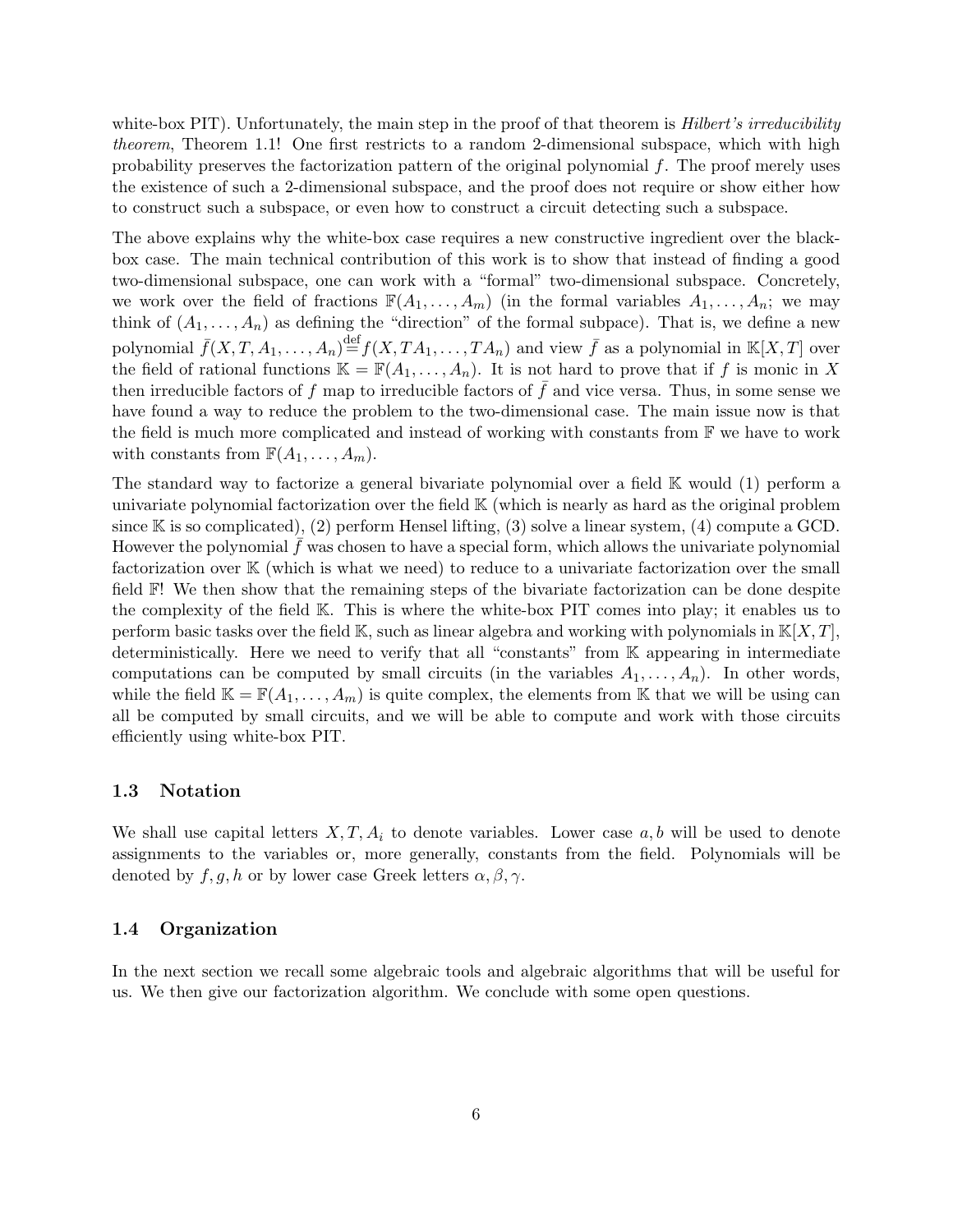# 2 Algorithmic and Algebraic tool kit

In this section we set up our notation and give some known facts about circuits and known facts from algebra.

### 2.1 Known facts about arithmetic circuits

The following well know lemma states that given access to a circuit computing a polynomial f we can construct (in a black-box manner) a circuit for each of the homogeneous components of  $f$ . For a proof see e.g. [SY10]. We denote the homogeneous components of f by  $H^0(f), \ldots, H^d(f)$ .

**Lemma 2.1** Given an arithmetic circuit  $C(X, Y_1, \ldots, Y_n)$ , of size s, that computes a polynomial  $f(X, Y_1, \ldots, Y_n) \in \mathbb{F}[X, Y_1, \ldots, Y_n]$  of degree d, we can construct arithmetic circuits for the homogeneous components of f in time  $poly(n, d, s)$ . Furthermore, the circuit for each  $H^{i}(f)$  is of size  $O(ds)$ . Similarly, if we let  $f(X, Y_1, \ldots, Y_n) = \sum_{i=0}^d X^i f_i(Y_1, \ldots, Y_n)$  then we can in time  $poly(n, d, s)$  compute arithmetic circuits for the polynomials  $f_i$ . Furthermore, the circuit for each  $f_i$  is of size  $O(ds)$ .

Another useful tool is that given a white-box PIT algorithm we can use it to find a non-zero assignment for a given non-zero circuit.

Lemma 2.2 (Decision to search reduction for white-box PIT) Given an arithmetic circuit C computing a non-zero n-variate polynomial  $f(Y_1, \ldots, Y_n)$  of degree d, and a white-box PIT algorithm that runs in time polynomial in the size of C, n and d, we can find a point  $\mathbf{a} \in \mathbb{F}^n$  such that  $f(\mathbf{a}) \neq 0$  in time  $\text{poly}(|C|, n, d)$ .

**Proof** Let  $S = \{a_0, \ldots, a_d\}$  be a set of  $d + 1$  distinct values from  $\mathbb{F}$ . Notice that we can check, using the PIT algorithm, whether the restriction  $Y_1 = a_i \in S$  makes f vanish. Since the degree of f is d and  $f \neq 0$ , there exists a value of  $a_i \in S$  such that  $f(a_i, Y_2, \ldots, Y_n) \neq 0$ . Hence, by a linear scan over S we can find such an index  $0 \leq i \leq d$  such that  $f(a_i, Y_2, \ldots, Y_n) \neq 0$ . Fix  $Y_1 = a_i$  and repeat this procedure with the other variables  $\{Y_2, \ldots, Y_n\}$ . The running time is clearly bounded by nd times the running time of the PIT algorithm.  $\blacksquare$ 

### 2.2 Algebraic tool kit

**Lemma 2.3 (Gauss' Lemma)** Let  $g(X, Y_1, \ldots, Y_n) \in \mathbb{F}(Y_1, \ldots, Y_n)[X]$  be a monic (in X) factor of  $f(X, Y_1, ..., Y_n) \in \mathbb{F}[X, Y_1, ..., Y_n]$ . Then  $g(X, Y_1, ..., Y_n) \in \mathbb{F}[X, Y_1, ..., Y_n]$ .

For the proof see, e.g., Chapter 6.2 in [GG99].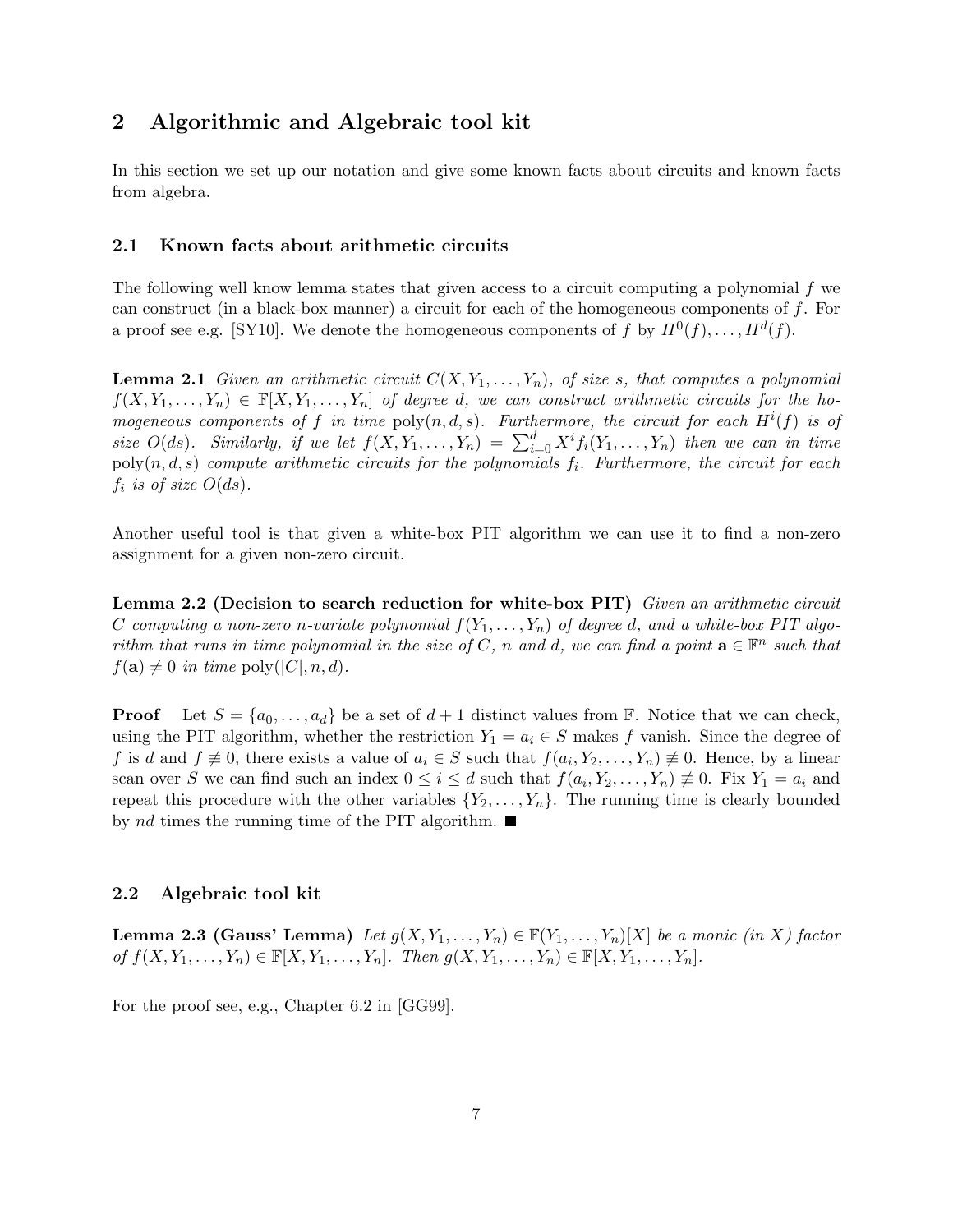**The Resultant** Let  $f = \sum_{i=0}^{d} X^{i} a_i(Y_1, \ldots, Y_n)$  and  $g = \sum_{i=0}^{e} X^{i} b_i(Y_1, \ldots, Y_n)$  be polynomials of X-degree exactly d and e respectively. Consider the  $(d+e) \times (d+e)$  Sylvester matrix whose first e rows contain e shifts of the vector of coefficients  $(a_d, \ldots, a_0, 0, \ldots, 0)$ . Namely, the kth row begins with k − 1 zeros and ends with  $e - k$  zeros. E.g., the (e)th row is  $(0, \ldots, 0, a_d, \ldots, a_0)$ . The next d rows contain shifts of the vector of coefficients  $(b_e, \ldots, b_0, 0, 0, \ldots, 0)$ . Thus, the  $(e+1)$ st row in the matrix equals  $(b_e, \ldots, b_0, 0, \ldots, 0)$  and the  $(d + e)$ th row contains the vector  $(0, \ldots, 0, b_e, \ldots, b_0)$ . The resultant of the polynomials  $f(X, Y_1, \ldots, Y_n)$  and  $g(X, Y_1, \ldots, Y_n)$  with respect to the variable X is defined to be the determinant of the Sylvester matrix defined above.

If we know that each  $a_i$  is a polynomial of degree at most d and each  $b_j$  is a polynomial of degree at most e, a crude upper bound on the degree of the resultant as a polynomial in the  $Y_i$ s is  $2de$ .

We have the following basic properties of the resultant (see [Sud99]).

**Lemma 2.4 (Resultant facts)** Let  $d, e \geq 1$ . Let  $f(X, Y_1, \ldots, Y_n)$  have X-degree exactly d and let  $g(X, Y_1, \ldots, Y_n)$  have X-degree exactly e. Let  $u(Y_1, \ldots, Y_n)$  be their resultant with respect to the variable X. Then:

- 1.  $u = 0$  if and only if  $f(X, Y_1, \ldots, Y_n)$  and  $g(X, Y_1, \ldots, Y_n)$  have a nontrivial GCD in the ring  $\mathbb{F}(Y_1,\ldots,Y_n)[X].$
- 2. there exist polynomials  $v(X, Y_1, \ldots, Y_n)$  and  $w(X, Y_1, \ldots, Y_n)$  such that:

$$
f \cdot v + g \cdot w = u.
$$

**The Discriminant**  $D_f(Y_1, \ldots, Y_n)$ . Let  $f = \sum_{i=0}^d X^i a_i(Y_1, \ldots, Y_n)$  be a degree d polynomial. Let  $\frac{\partial f}{\partial X} = \sum_{i=0}^d i \cdot X^{i-1} a_i(Y_1, \ldots, Y_n)$  be its derivative with respect to X.

The discriminant of a polynomial  $f(X, Y_1, \ldots, Y_n)$  with respect to the variable X, denoted  $D_f(Y_1,\ldots,Y_n)$ , is defined to be the resultant of the polynomials f and  $\frac{\partial f}{\partial X}$ . Since each  $a_i$  is a polynomial of degree at most d, a crude upper bound on the degree of  $D_f(Y_1,\ldots,Y_n)$ , as a polynomial in the  $Y_i$ s is  $2d^2$ .

**Lemma 2.5 (Small circuit for the Discriminant)** Let  $f(X, Y_1, \ldots, Y_n)$  be a degree d polynomial computed by an arithmetic circuit of size s. Given this arithmetic circuit, we can find in deterministic time  $poly(s, n, d)$  an arithmetic circuit of size  $poly(s, n, d)$  that computes the discriminant  $D_f(Y_1,\ldots,Y_n)$ .

**Proof** The proof follows from the following two simple facts: a small arithmetic circuit computing the coefficients of the  $X^i$  in f can be found using the arithmetic circuit for f, and, the Determinant has small arithmetic circuits.  $\blacksquare$ 

The main property of the discriminant that we need is that if  $f(X, Y_1, \ldots, Y_n)$  is squarefree, then  $D_f(Y_1,\ldots,Y_n)$  is nonzero. Furthermore, if  $D_f(a_1,\ldots,a_n) \neq 0$ , then  $f(X,a_1,\ldots,a_n)$  is a squarefree univariate polynomial.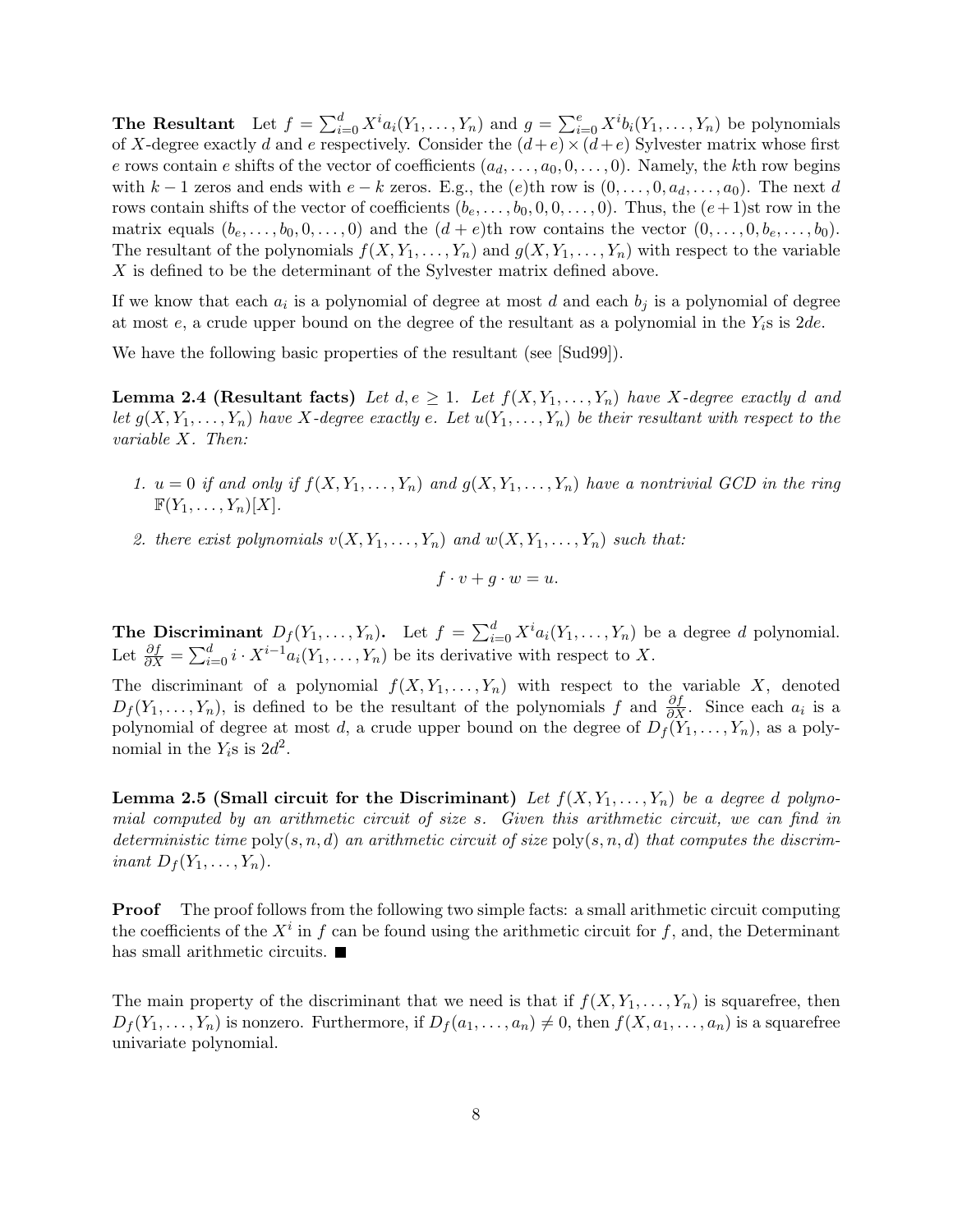### 2.3 Linear Algebra using PIT

In this section we explain how to perform linear algebra when coefficients of vectors are given as circuits.

**Lemma 2.6 (Solving linear systems)** Let  $M = (M_{i,j})$  be a  $k \times n$  matrix, with each entry being a degree  $\leq \Delta$  polynomial in  $\mathbb{F}[A_1,\ldots,A_n]$ . Suppose that we have an arithmetic circuit C of size at most s computing M. Then, given access to a PIT oracle, we can either:

- 1. find an arithmetic circuit of size at most  $\text{poly}(n, k, s, \Delta)$  computing a nonzero vector  $v \in$  $(\mathbb{F}[A_1,\ldots,A_n])^n$  such that  $Mv=0$ , or
- 2. declare that there are no nonzero vectors  $v \in (\mathbb{F}[A_1,\ldots,A_n])^n$  such that  $Mv = 0$ ,

deterministically in time  $\text{poly}(k, n, s, \Delta)$ .

**Proof** The idea of the proof is the following. Iteratively, for every  $r = 1, \ldots, n$  we shall find an  $r \times r$  minor contained in the first r columns that is full rank. We will continue doing so until we either reach  $r = n$  in which case it means that the matrix has full column rank and hence the only solution is  $v = 0$ , or we get stuck at some value  $r = r_0$ . Using the fact that we cannot increase r further we will use this minor to construct the required vector  $v$ .

We now explain the process. Using PIT we look for some non-zero entry in the first column. If no such entry is found we can simply take  $v = (1, 0, \ldots, 0)$ . So assume that such a non-zero entry is found. After permuting the rows we can assume wlog that this is  $M_{1,1}$ . Thus, we have found a  $1 \times 1$  minor satisfying the requirements. Assume that we have found an  $r \times r$  full rank minor that, wlog, is composed of the first r rows and columns. Denote this minor with  $M_r$ . Now for every  $(r+1)\times(r+1)$  submatrix of M contained in the first  $r+1$  columns and containing  $M_r$ , we use our PIT oracle to check if its determinant is nonzero. If any of these submatrices have nonzero determinant, then we pick one of them and call it  $M_{r+1}$ . Otherwise, we have that the first  $r + 1$  columns of M are linearly dependent. In this case we can use Kramer's formula to find the unique (up to multiplication by elements of the field  $\mathbb{F}(A_1,\ldots,A_n)$  vector  $\mathbf{u}=(u_1,\ldots,u_r)\in\mathbb{F}(A_1,\ldots,A_n)^r$  such that  $M_r \cdot \mathbf{u} = (M_{1,r+1}, \ldots, M_{r,r+1})$ . Notice that each entry of **u** is of the form  $\frac{\det(M_r^{(i)})}{\det(M_r)}$  $\frac{\det(M_r^{(i)})}{\det(M_r)},$  where  $M_r^{(i)}$ is the matrix obtained from replacing the *i*th column of  $M_r$  with the vector  $(M_{1,r+1}, \ldots, M_{r,r+1})$ .

Thus the vector  $(\det(M_r^{(1)}), \ldots, \det(M_r^{(r)}), -\det(M_r), 0, 0, \ldots, 0)$  is the desired vector v. Observe that v can be computed by a circuit of size  $s + \text{poly}(n, k, \Delta)$ .

 $\blacksquare$ 

#### 2.4 Computing division with remainder and GCD

In this subsection we explain how to compute division with remainder and GCD (greatest common divisor) for univariate polynomials in  $X$ , whose coefficients are given by arithmetic circuits in variables  $A_1, \ldots, A_n$ . We rely on the description of the algorithms in Chapter 9 of [GG99]. In what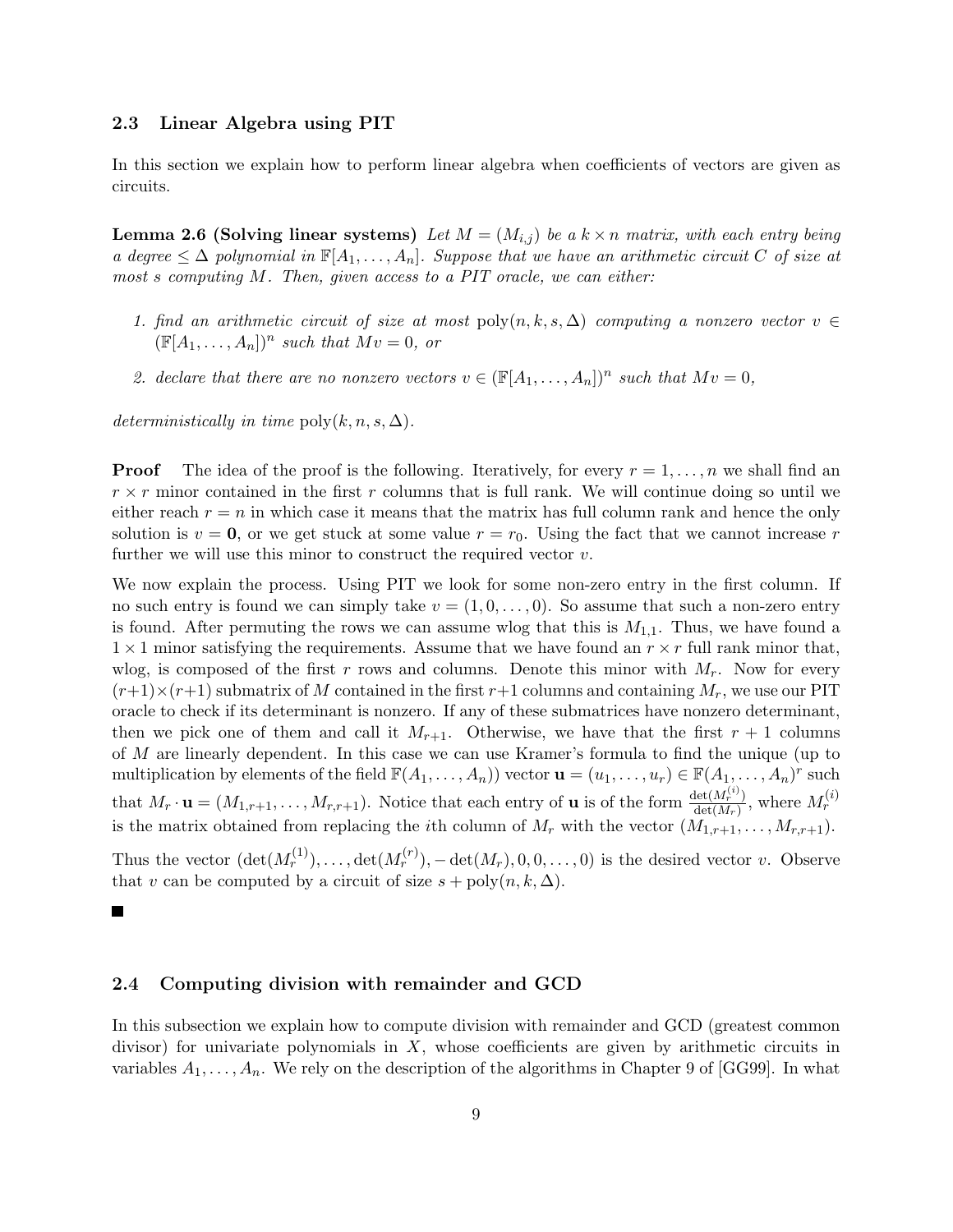follows, each time we discuss arithmetic circuits that compute a ratio of polynomials, we can think of the circuit computing two outputs, one for the numerator and one for the denominator.

For a polynomial  $f(X, A_1, \ldots, A_n) = \sum_{i=0}^d X^i f_i(A_1, \ldots, A_n)$  we denote  $rev(f)$  =  $\sum_{i=0}^{d} X^{i} f_{d-i}(A_1,\ldots,A_n)$ . I.e., we reverse the vector of coefficients of f.

**Lemma 2.7** Let  $f \in \mathbb{F}(A_1, \ldots, A_n)[X]$  be a polynomial of degree d such that  $f(0) = 1$ . Assume there is an arithmetic circuit of size s computing all of f's coefficients (possibly as a ratio of two polynomials), of size s. Then, for every m, one can add  $poly(d, m)$  many gates to the circuit to obtain a circuit computing all coefficients of a polynomial  $g$  (as well as the coefficient of  $f$ ) such that  $fg \equiv 1 \mod X^m$ . Moreover, this new circuit can be computed in a black-box fashion, namely, we only add gates to the circuit of f and connect them either to other new gates or to the outputs of the circuit for f.

The upper bound that we give on the size of the circuit is very crude and it can be greatly improved, but for sake of simplicity we give the crude bound.

Proof The proof basically follows from Algorithm 9.3 of [GG99]. In that algorithm we define  $g_0 = 1$  and recursively compute  $g_{i+1} \equiv (2g_i - fg_i^2) \mod X^{2^i}$ . It is shown in Theorem 9.2 there that  $fg_i \equiv 1 \mod X^{2^i}$ . Thus, we only have to compute  $g_i$  for  $2^i > m$ . By induction it is not hard to see that if there is a circuit of size  $s_i$  that outputs all the coefficients of f and of  $g_i$  (recall that  $g_i$  has degree smaller than  $2^i$  in X) then there is a circuit of size  $s_i + \text{poly}(d, m)$  computing the coefficients of f and  $g_{i+1}$ . Indeed, each coefficient of  $g_{i+1}$  is a sum of  $poly(d, 2^i)$  terms, each of which is a product of a coefficient of f with two coefficients of  $g_i$ . As the size of the circuit grows additively at each step, after  $O(\log m)$  steps we get a circuit of size  $s + \text{poly}(d, m)$ . Thus, there is a circuit of size  $s + \text{poly}(d, m)$  computing  $g_{\lceil \log m \rceil}$ , as required.

Lemma 2.8 (Division with remainder) Let  $f, g \in \mathbb{F}(A_1, \ldots, A_n)[X]$ , where f is a monic polynomial in X. Assume there is a circuit of size s computing all the coefficients of  $f$  and  $g$  with respect to X (possibly each coefficient is a ratio of two polynomials). Let  $\deg(f), \deg(g) \leq d$ . Then one can add to this circuit  $poly(d)$  many gates to obtain a circuit computing all coefficients of the polynomials h, r (as well as those of f, g) such that  $g = hf + r$  with  $\deg(r) < \deg(f)$ . Moreover, this new circuit can be computed in a black-box fashion, namely, we only add gates to the circuit of  $f, g$  and connect them either to other new gates or to the outputs of the circuit for f, g.

**Proof** The proof follows from Theorem 9.6 of [GG99] and uses Lemma 2.7.

As we can compute division with remainder we can also compute GCD's efficiently, using PIT.

**Lemma 2.9 (GCD)** Suppose we have access to a PIT oracle. Let f and g be univariate polynomials of degree at most  $\Delta$  in  $\mathbb{F}(T, Y_1, Y_2, \ldots, Y_n)[X]$ . Assume there is a size s arithmetic circuit computing all coefficients of f and g (possibly as ratios of polynomials). Then one can compute in time  $s + \text{poly}(\Delta)$  a circuit that outputs the coefficients of f, g and the (monic)  $GCD(f, g)$  in  $\mathbb{F}(T, Y_1, Y_2, \ldots, Y_n)[X].$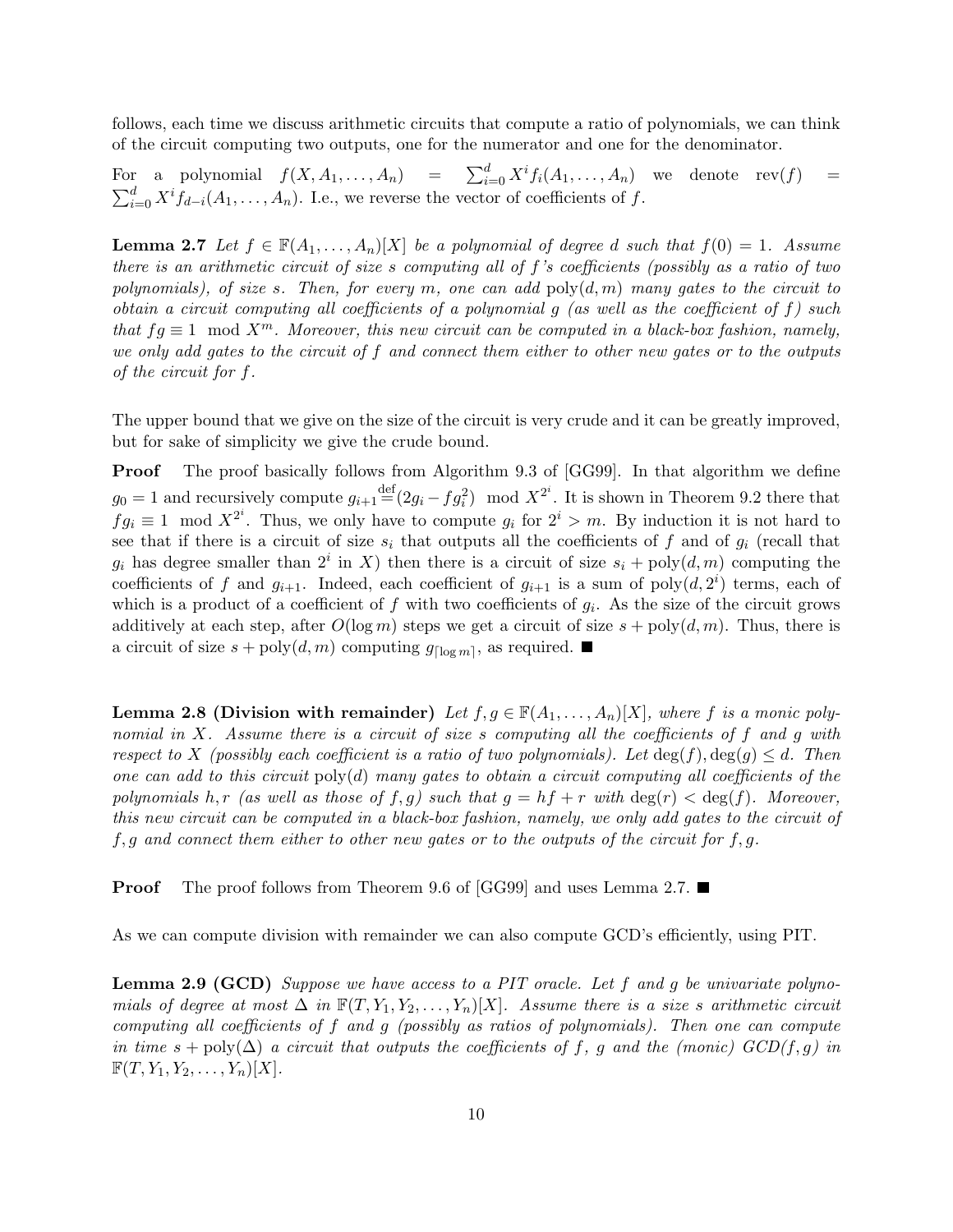**Proof** We note that in order to follow Euclid's algorithm it is enough to be able to compute division with remainder, and to detect when to stop. Computing division with remainder can be done via Lemma 2.8, and detecting when to stop can be done using the PIT oracle. Hence, the usual execution of Euclid's algorithm gives the required circuit. Note that in Lemmas 2.7 and 2.8 we do not need to compute a new circuit at any step, but rather we add polynomially many new gates to the circuit at hand. Thus the upper bound on size follows.  $\blacksquare$ 

As noted above, all the bounds that we obtain in these lemmas are far from being optimal. One can go more carefully over the usual algorithms for GCD, division with remainder etc. to obtain circuits of size  $\tilde{O}(s)$ .

# 3 White-box factorization algorithm

In this section, we give our deterministic white-box factorization algorithm (assuming a determinstic white-box PIT algorithm).

We give the basic outline of our algorithm below. We will elaborate on the various steps of the algorithm in the later sections.

# Input: An arithmetic circuit for the polynomial  $f(X, Y_1, \ldots, Y_n)$

- 1. If the characteristic of  $\mathbb F$  is  $p > 0$  then make f not a p'th power, if the characteristic is 0 then do nothing (See Section 3.1).
- 2. Make f monic in X. (See Section 3.2.)
- 3. Reduce to the case where f is squarefree. (See Section 3.3.)
- 4. Reduce to the case of bivariate factoring over a large field. (See Section 3.4.)
	- (a) Define  $\bar{f}(X, T, A_1, A_2, \ldots, A_n) \stackrel{\text{def}}{=} f(X, TA_1, TA_2, \ldots, TA_n).$
	- (b) Show that factors of  $\bar{f}$  in  $\mathbb{F}(A_1, A_2, \ldots, A_n)[X,T]$  correspond to factors of f in  $\mathbb{F}[X, Y_1, Y_2, \ldots, Y_n]$
- 5. Univariate factorization. (See Section 3.5.)
	- (a) Note that  $\bar{f}(X, 0, A_1, A_2, \ldots, A_n) \in \mathbb{F}[X].$
	- (b) Via univariate polynomial factorization, find an irreducible factor  $g_0(X) \in \mathbb{F}[X]$  of  $\bar{f}(X,0, A_1, A_2, \ldots, A_n).$
	- (c) Write

$$
\bar{f}(X, T, A_1, A_2, \dots, A_n) = g_0(X, T, A_1, A_2, \dots, A_n) \cdot h_0(X, T, A_1, A_2, \dots, A_n) \mod T.
$$

Now view this as an equation in  $K[X, T]$ .

6. Hensel Lifting. (See Section 3.6.)

For  $k = O(\log d)$ , Hensel lift k times to get

$$
\bar{f}(X, T, A_1, A_2, \dots, A_n) = g_k(X, T, A_1, A_2, \dots, A_n) \cdot h_k(X, T, A_1, A_2, \dots, A_n) \mod T^{2^k}.
$$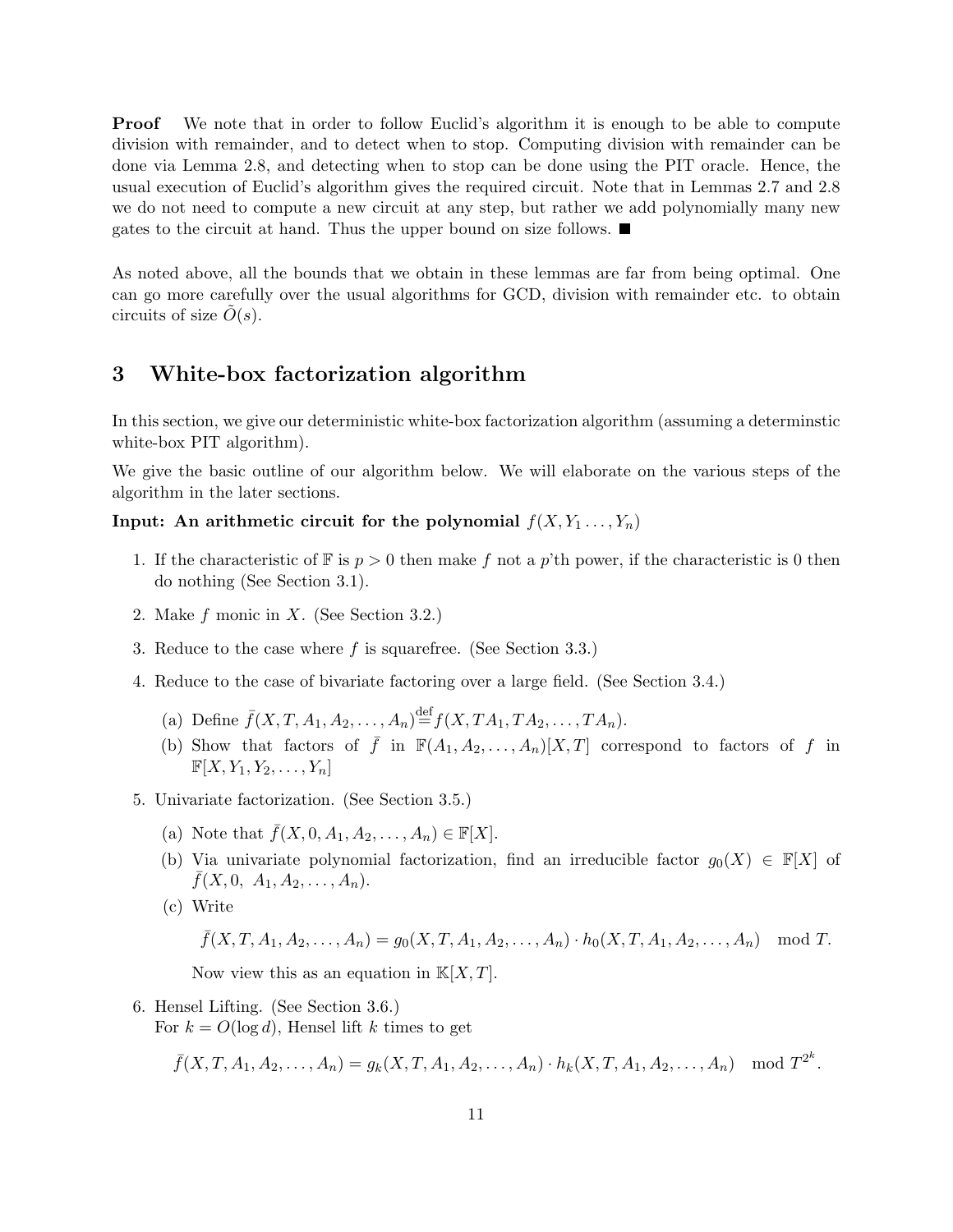- 7. Solve a linear system (See Section 3.7.)
	- (a) Suppose  $g_k(X, T, A_1, \ldots, A_n) = \sum_{i \le d, j \le D} c_{ij}(A_1, \ldots, A_n) X^i T^j$ . Consider the following homogeneous system of linear equations over the field  $\mathbb{F}(A_1, \ldots, A_n)$  in the variables  $R_{ij}$ ,  $S_{ij}$ :

$$
\sum_{i < d, j \le d} R_{ij} X^i T^j = \left( \sum_{i \le D, j \le D} c_{ij} X^i T^j \right) \left( \sum_{i \le D, j \le D} S_{ij} X^i T^j \right) \mod T^{2^k}.
$$

This is a system of  $O(D^2)$  homogeneous linear equations in  $O(D^2)$  unknowns. Solve this system to get a nontrivial solution (if any).

- (b) If there is no solution, then  $\bar{f}$  is irreducible.
- (c) Otherwise, if there is a solution, we find a polynomial with nontrivial GCD with  $f$ .
- 8. Compute the GCD (See Section 3.8.) Use it to obtain a nontrivial factor of  $f$ .

#### 3.1 Making  $f$  not a pth power

Suppose  $\mathbb{F} = \mathbb{F}_q$ , and  $\mathbb{F}_q$  has characteristic p. The case where f is a perfect pth power causes problems for the derivative-based methods that will be used. Here we see how to reduce to the case where  $f$  is not a pth power.

We first describe how to find the largest e such that f is a perfect  $p^e$ th power. It is easy to see that f is a perfect  $p^e$ th power (but not a  $p^{e+1}$ th power) if and only if:

- 1. for every variable  $X_i$ , the coefficient of the monomial  $X_i^j$  $j \text{ in } f(X_1,\ldots,X_n,X_{n+1})$  is zero whenever  $p^e \nmid j$ ,
- 2. there is some some variable  $X_i$ , and some monomial M containing  $X_i^j$  $i$ <sup>j</sup> (with  $p^{e+1} \nmid j$ ) such that the coefficient of M in  $f(X_1, \ldots, X_n, X_{n+1})$  is nonzero.

This can be easily checked using the given PIT algorithm (via Lemma 2.1).

Now suppose f is a perfect  $p^e$ th power, but not a  $p^{e+1}$ th power. Renaming the variables  $X, Y_1, \ldots, Y_n$ , we may assume the variable X has a monomial  $X^j$ , with  $p^{e+1} \nmid j$ , that appears in  $f$  with a nonzero coefficient (possibly as part of a larger monomial). Let us write

$$
f(X, Y_1, \dots, Y_n) = \sum_{i=0}^d a_i(Y_1, \dots, Y_n) X^i.
$$

Thus the polynomial  $a_i(Y_1, \ldots, Y_n) \equiv 0$  whenever  $p^e \nmid i$ .

Then  $f(X, Y_1, \ldots, Y_n)$  can be written as  $f^*(X^{p^e}, Y_1, \ldots, Y_n)$ . Notice that  $f^*(Z, Y_1, \ldots, Y_n)$  is not a pth power.

Suppose we find a factor  $h(Z, Y_1, \ldots, Y_n)$  of  $f^*(Z, Y_1, \ldots, Y_n)$ . Then  $h^*(X^{p^e}, Y_1, \ldots, Y_n)$  divides  $f^*(\overline{X}^{p^e}, Y_1, \ldots, Y_n) = f(X, Y_1, \ldots, Y_n).$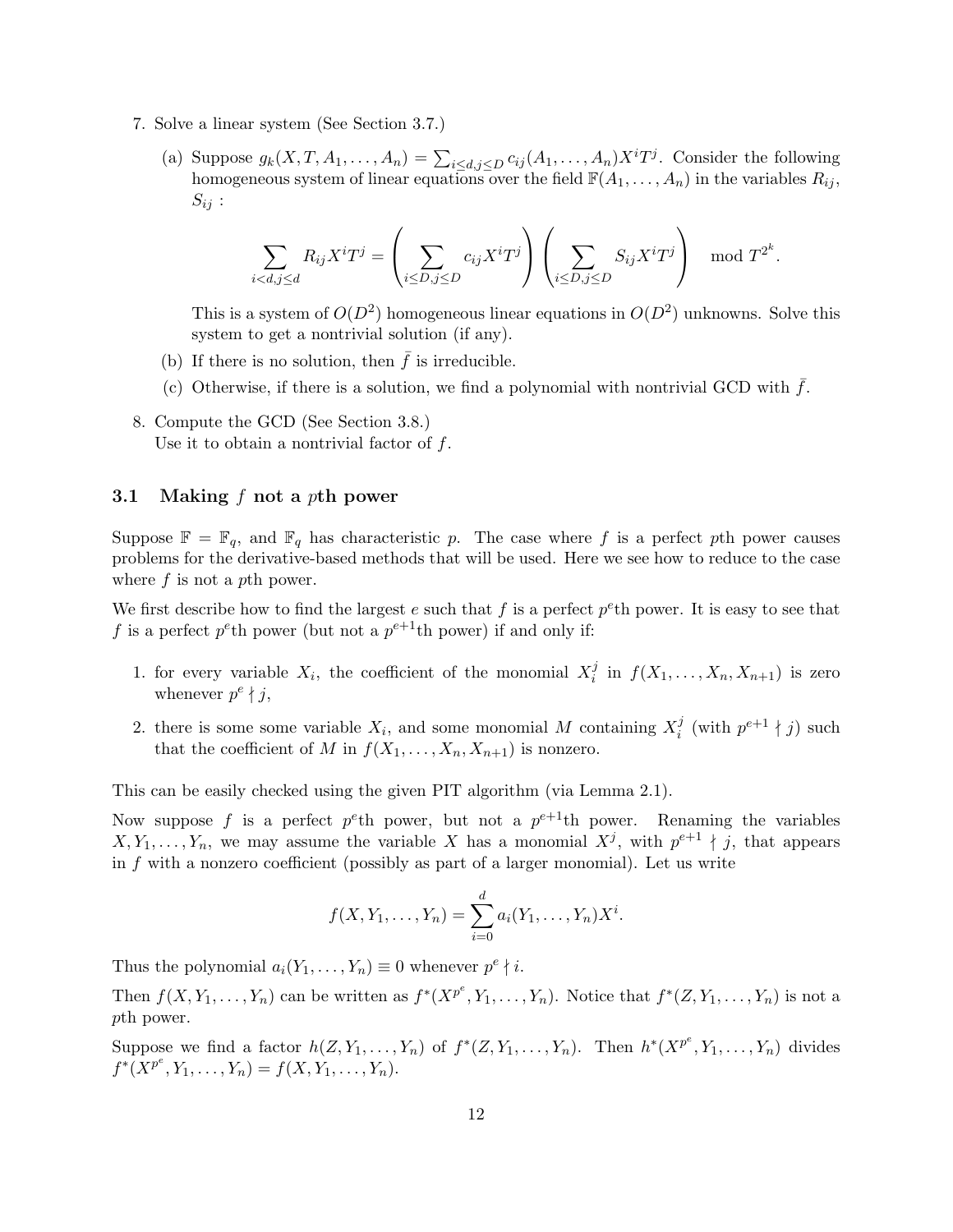Conversely, if  $h(X, Y_1, \ldots, Y_n)$  is an irreducible factor of  $f(X, Y_1, \ldots, Y_n)$ . Since f is a perfect p<sup>e</sup>th power, and h is irreducible, we have that  $h^{p^e}$  must divide  $f(X, Y_1, \ldots, Y_n)$  too. Note that  $h^{p^e}(X, Y_1, \ldots, Y_n)$  is of the form  $h^*(X^{p^e}, Y_1, \ldots, Y_n)$ , and since  $h^*(X^{p^e}, Y_1, \ldots, Y_n)$  divides  $f(X, Y_1, \ldots, Y_n) = f^*(X^{p^e}, Y_1, \ldots, Y_n)$ , we have that  $h^*(Z, Y_1, \ldots, Y_n)$  divides  $f^*(Z, Y_1, \ldots, Y_n)$ .

We note that if f is computed by a circuit of size s then  $f^*$  can be computed by a circuit of size poly(s, d). Indeed, Lemma 2.1 implies there is a circuit of size poly(s, d) computing all coefficients  $a_i(Y_1,\ldots,Y_n)$ . All that is left to do now is to multiply each  $a_i$  with  $X^{i/p^e}$  (recall that  $p^e|i$  when  $a_i \not\equiv 0$ ).

Thus we have reduced to the case of factoring  $f^*$ , which is not a perfect pth power. However, we can now only produce arithmetic circuits for the  $p^e$ th powers of the irreducible factors of f, not the irreducible factors themselves. Note that when  $\mathbb{F} = \mathbb{Q}$  then we do not have to do anything in this step.

### 3.2 Making f monic

Let  $f(X, Y_1, \ldots, X_n) \in \mathbb{F}[X, Y_1, \ldots, Y_n]$  be a polynomial of total degree d. We would like to find an invertible linear transformation  $\mathbf{M} \in \mathbb{F}^{(n+1)\times(n+1)}$  of the variables that makes f monic in X. We would also like to ensure that the derivative  $\frac{\partial f}{\partial X}$  is a nonzero polynomial (which is a condition that will be useful in Section 3.3). It is easy to convert a factorization of  $f(\mathbf{M} \cdot (X, Y_1, \ldots, Y_n))$  into a factorization of  $f(X, Y_1, \ldots, Y_n)$ .

Consider the polynomial

$$
g(\langle Z_{i,j}\rangle_{i,j\in[n+1]},X,Y_1,\ldots,Y_n)=f(\mathbf{Z}\cdot(X,Y_1,\ldots,Y_n)),
$$

where **Z** is an  $(n + 1) \times (n + 1)$  matrix consisting of the formal variables  $Z_{i,j}$ , and · represents matrix-vector multiplication. Observe that we can construct an arithmetic circuit for  $q$  using the given arithmetic circuit for  $f$ .

Thus (by Lemma 2.1), for each  $i \in \{0, 1, \ldots, d\}$  we can construct an arithmetic circuit for the coefficient  $c_i(\mathbf{Z}, Y_1, \ldots, Y_n)$  of  $X^i$  in  $g(\mathbf{Z}, X, Y_1, \ldots, Y_n)$ .

If d is the total degree of f, it is easy to see that the polynomial  $c_d(\mathbf{Z}, Y_1, \ldots, Y_n)$  is nonzero. Since f is not a pth power, there is some i with  $p \nmid i$  for which either  $X^i$  or some  $Y^i_j$  appears within a monomial with a nonzero coefficient in the polynomial  $f(X, Y_1, \ldots, Y_n)$ . In particular by substituting **Z** to be a suitable permutation matrix, we see that the polynomial  $c_i(\mathbf{Z}, Y_1, \ldots, Y_n)$  is not identically 0. We can find one such i with  $p \nmid i$  using our given white-box PIT algorithm.

Now consider the nonzero polynomial

$$
c_d(\mathbf{Z}, Y_1, \ldots, Y_n) \cdot c_i(\mathbf{Z}, Y_1, \ldots, Y_n) \cdot \det(\mathbf{Z}),
$$

(for which we have explicit circuits). Using the white-box PIT algorithm (via Lemma 2.2), we can find a setting  $M$  of the variables  $Z$  such that:

$$
c_d(\mathbf{M}, Y_1, \ldots, Y_n) \cdot c_i(\mathbf{M}, Y_1, \ldots, Y_n) \cdot \det(\mathbf{M})
$$

is a nonzero polynomial in  $Y_1, \ldots, Y_n$ .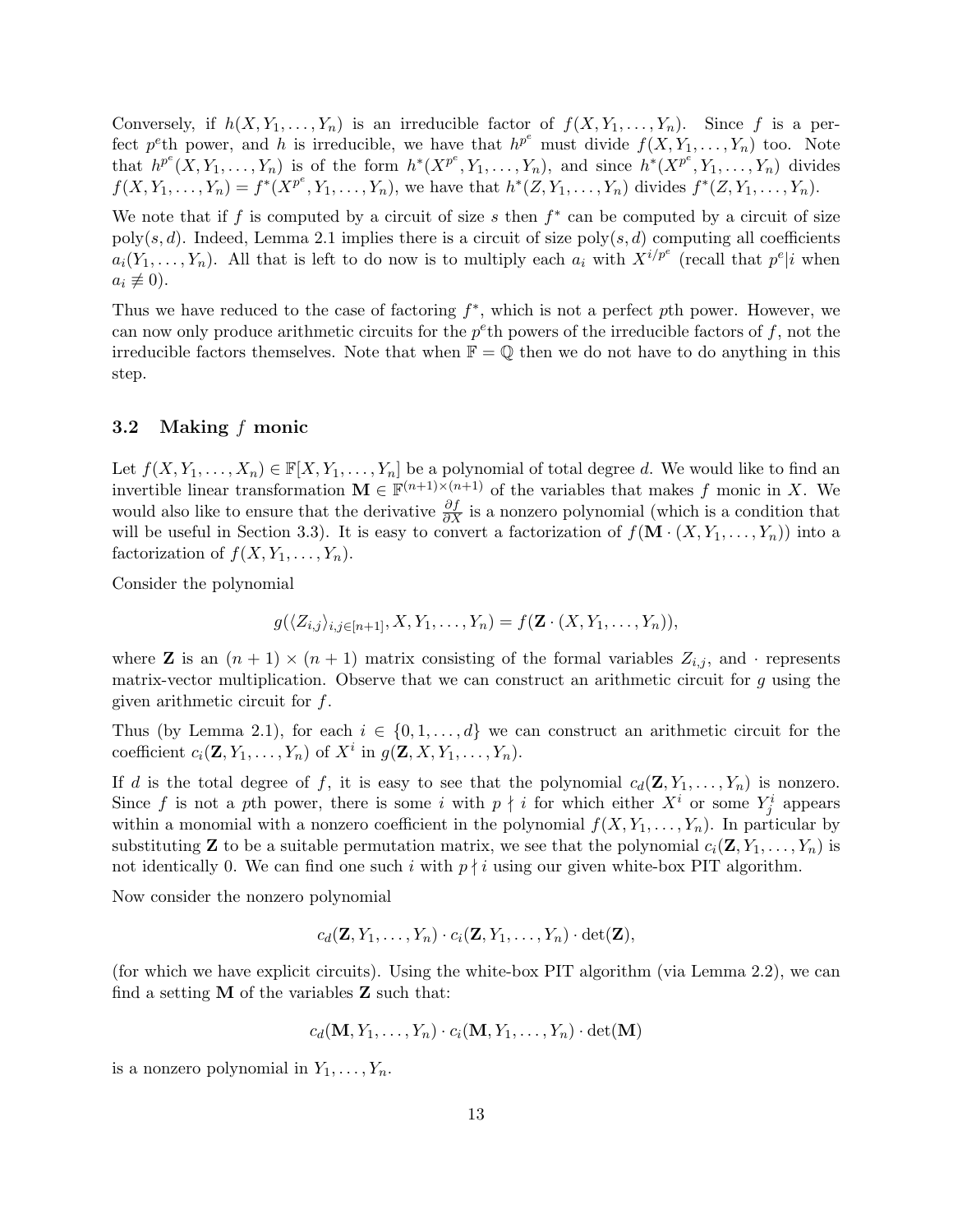We then define  $\tilde{f}(X, Y_1, \ldots, Y_n)$  to be the polynomial:

$$
f(\mathbf{M} \cdot (X, Y_1, \ldots, Y_n)).
$$

We know that  $M$  is invertible since  $\det(M)$  is nonzero. If we write:

$$
\tilde{f}(X, Y_1, \dots, Y_n) = \sum_{i=0}^d \tilde{c}_i(Y_1, \dots, Y_n) X^i,
$$

then we have (by construction) that:  $\tilde{c}_d(Y_1, \ldots, Y_n)$  is a nonzero polynomial (which must in fact be a nonzero constant in F since the total degree of  $\tilde{f}$  is d), and  $\tilde{c}_i(Y_1,\ldots,Y_n)$  is a nonzero polynomial.

We can compute this constant  $\tilde{c}_d$  explicitly by picking an arbitrary  $(y_1, y_2, \ldots, y_n) \in \mathbb{F}^n$  and substituting it into the arithmetic circuit we have for  $\tilde{c}_d(Y_1,\ldots,Y_n)$ .

Dividing f by  $\tilde{c}_d$ , we get the desired f that is an invertible linear transformation of f, monic in X, for which  $\frac{\partial \tilde{f}}{\partial X}$  is a nonzero polynomial. Indeed the coefficient of  $X^{i-1}$  in  $\frac{\partial \tilde{f}}{\partial X}$  is  $i \cdot \tilde{c}_i(Y_1, \ldots, Y_n)$ , which is not zero since p  $\hat{p}$  and  $\tilde{c}_i(Y_1,\ldots,Y_n) \not\equiv 0$ . Finally, redefine f to equal  $\tilde{f}$ , and note that it suffices to factor the new  $f$ .

#### 3.3 Reduction to the squarefree case

We now assume that we have a monic  $f(X, Y_1, \ldots, Y_n) \in \mathbb{F}[X, Y_1, \ldots, Y_n]$  (which is not a pth power in the event that F has characteristic  $p > 0$ , and we wish to reduce to the case that it is squarefree, namely, that no irreducible factor of  $f$  has multiplicity larger than one. Let  $f = \sum_{i=0}^{d} X^{i} f_{i}(Y_{1},...,Y_{n})$  and further assume that we are given a circuit computing each  $f_{i}$ . We can assume this wlog (see Lemma 2.1).

Observe that if f is not squarefree, i.e  $f = g^2 h$  where  $\deg(g) \geq 1$ , then  $\frac{\partial f}{\partial X} = 2 \frac{\partial g}{\partial X} \cdot gh + g^2 \frac{\partial h}{\partial X} = g \cdot \tilde{h}$ , for  $\tilde{h} = 2 \frac{\partial g}{\partial X} h + g \frac{\partial h}{\partial X}$ . Note that by adding d additional gates to the circuit such that the *i*th new gate computes  $i \cdot f_i$  we get a circuit of size  $s + O(d)$  computing all coefficients of f and of  $\frac{\partial f}{\partial X}$ . Crucially, the polynomial  $\frac{\partial f}{\partial X}$  is not the zero polynomial (because of the nonzero coefficient of  $X^i$ for some  $p \nmid i$ . Our initial work ensuring that f was not a pth power was in order to ensure this.

Now, using the GCD algorithm of Lemma 2.9 we get a circuit of size  $s + \text{poly}(d)$  computing all coefficients of  $f, \frac{\partial f}{\partial X}$  and  $GCD(f, \frac{\partial f}{\partial X})$ . We now observe some facts about this GCD. First,  $g|\text{GCD}(f, \frac{\partial f}{\partial X})$ . Secondly, the degree of the GCD is smaller than the degree of f. Thirdly, using Lemma 2.8 we can find a circuit of size  $s + \text{poly}(d)$  computing all coefficients of  $f$ ,  $\frac{\partial f}{\partial X}$ ,  $\text{GCD}(f, \frac{\partial f}{\partial X})$ and  $q_1$ , where  $q_1$  is such that  $f = q_1 \cdot \text{GCD}(f, \frac{\partial f}{\partial X})$ . Thus, we managed to express f as a product of two distinct polynomials each having a small circuit, and each having degree at least 1.

We can continue in this fashion to get a circuit of size  $s + \text{poly}(d)$  (the process can run for at most d steps each step adding  $poly(d)$  many new gates) that computes all coefficients of polynomials  $q_1, \ldots, q_\ell$  such that  $f = q_1 \cdots q_\ell$  where each  $q_i$  is nonconstant and squarefree.

We note that in the process above we may encounter factors of  $f$  that are perfect  $p$  powers, although f is not and whose partial derivative wrt  $X$  is zero. Thus, we repeat the earlier steps to make each factor have the desired properties.

Thus, from now on we assume wlog that we have a circuit of size s computing a squarefree monic polynomial  $f(X, Y_1, \ldots, Y_n) \in \mathbb{F}[X, Y_1, \ldots, Y_n].$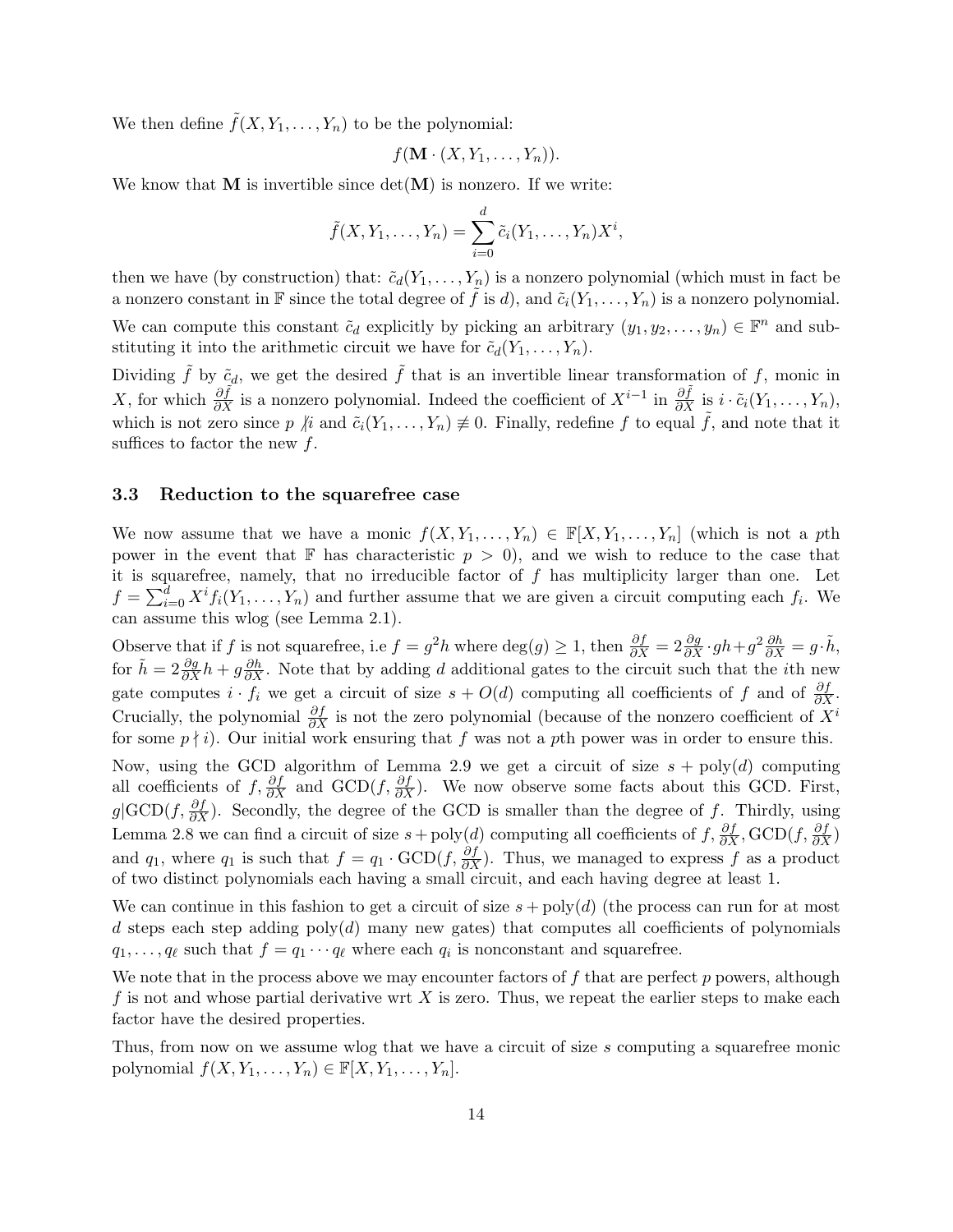#### 3.4 Reducing to the bivariate case

As described earlier, the first step in our proof, after the preprocessing steps described above, is translating  $f(X, Y_1, \ldots, Y_n)$  to a bivariate polynomial.

Let  $f(X, Y_1, \ldots, Y_n) \in \mathbb{F}[X, Y_1, \ldots, Y_n]$  be a polynomial of total degree d, which is squarefree and monic in X. We know that the discriminant  $D_f(Y_1, \ldots, Y_n)$  of f (w.r.t the variable X) is a nonzero polynomial, and we have an arithmetic circuit for it. Thus, using our white-box PIT algorithm, we can find an  $\mathbf{a} \in \mathbb{F}^n$  such that  $D_f(\mathbf{a}) \neq 0$ . By translating the origin, we assume  $D_f(0, \ldots, 0) \neq 0$ . Define  $\bar{f}(X, T, A_1, \ldots, A_n) \in \mathbb{F}[X, T, A_1, \ldots, A_n]$  by:

$$
\bar{f}(X, T, A_1, \dots, A_n) = f(X, A_1T, A_2T, \dots, A_nT).
$$

To ease notations, we shall denote  $\mathbb{K} = \mathbb{F}(A_1, \ldots, A_n)$ .

**Lemma 3.1** Let f and  $\bar{f}$  be as above. Let  $\bar{h}(X, T, A_1, \ldots, A_n) \in \mathbb{F}[X, T, A_1, \ldots, A_n]$  be a factor of  $f(X, T, A_1, \ldots, A_n)$ . Then there exists  $h(X, Y_1, \ldots, Y_n) \in \mathbb{F}[X, Y_1, \ldots, Y_n]$  such that:

$$
\bar{h}(X, T, A_1, \dots, A_n) = h(X, A_1T, A_2T, \dots, A_nT).
$$
  

$$
h(X, Y_1, \dots, Y_n) | f(X, Y_1, \dots, Y_n) \quad in \mathbb{F}[X, Y_1, \dots, Y_n].
$$

**Proof** Denote  $\bar{h}(X, T, A_1, \ldots, A_n) = \sum_{i,j} X^i T^j \bar{h}_{i,j}(A_1, \ldots, A_n)$ . Observe that it must be the case that  $\bar{h}_{i,j}$  is a homogeneous polynomial in  $A_1, \ldots, A_n$  of degree j. Let  $h(X, Y_1, \ldots, Y_n) =$  $\bar{h}(X,1,A_1,\ldots,A_n)$ . I.e.,  $\bar{h} = \sum_{i,j} X^i \bar{h}_{i,j}(A_1,\ldots,A_n)$ . It is straightforward to verify that h has the required properties.

Combining Gauss' lemma (Lemma 2.3) with Lemma 3.1, and noting that  $\bar{f}$  is monic in X, we get:

**Corollary 3.2** Let f and  $\bar{f}$  be as above. Let  $\bar{h}(X, T, A_1, \ldots, A_n) \in \mathbb{K}[X,T]$  be a monic (in X) factor of  $\bar{f}(X, T, A_1, \ldots, A_n)$ . Then there exists  $h(X, Y_1, \ldots, Y_n) \in \mathbb{F}[X, Y_1, \ldots, Y_n]$  such that:

$$
\bar{h}(X, T, A_1, \dots, A_n) = h(X, A_1T, A_2T, \dots, A_nT).
$$
  

$$
h(X, Y_1, \dots, Y_n) | f(X, Y_1, \dots, Y_n) \quad in \mathbb{F}[X, Y_1, \dots, Y_n].
$$

Furthermore,  $h(X, Y_1, \ldots, Y_n)$  simply equals  $\bar{h}(X, 1, Y_1, \ldots, Y_n)$ .

Thus, in order to factor  $f(X, Y_1, \ldots, Y_n)$ , it suffices to factor  $\bar{f}(X, T, A_1, \ldots, A_n)$  into its factors in  $\mathbb{K}[X,T] = \mathbb{F}(A_1,\ldots,A_n)[X,T]$ . These factors in  $\mathbb{K}[X,T]$ , when made monic in X will, by the above fact, give us the factors of  $f(X, Y_1, \ldots, Y_n)$  in  $\mathbb{F}[X, Y_1, \ldots, Y_n]$ . Conversely it is easy to see that every factor of  $f(X, Y_1, \ldots, Y_n)$  in  $\mathbb{F}[X, Y_1, \ldots, Y_n]$  can be obtained in this way.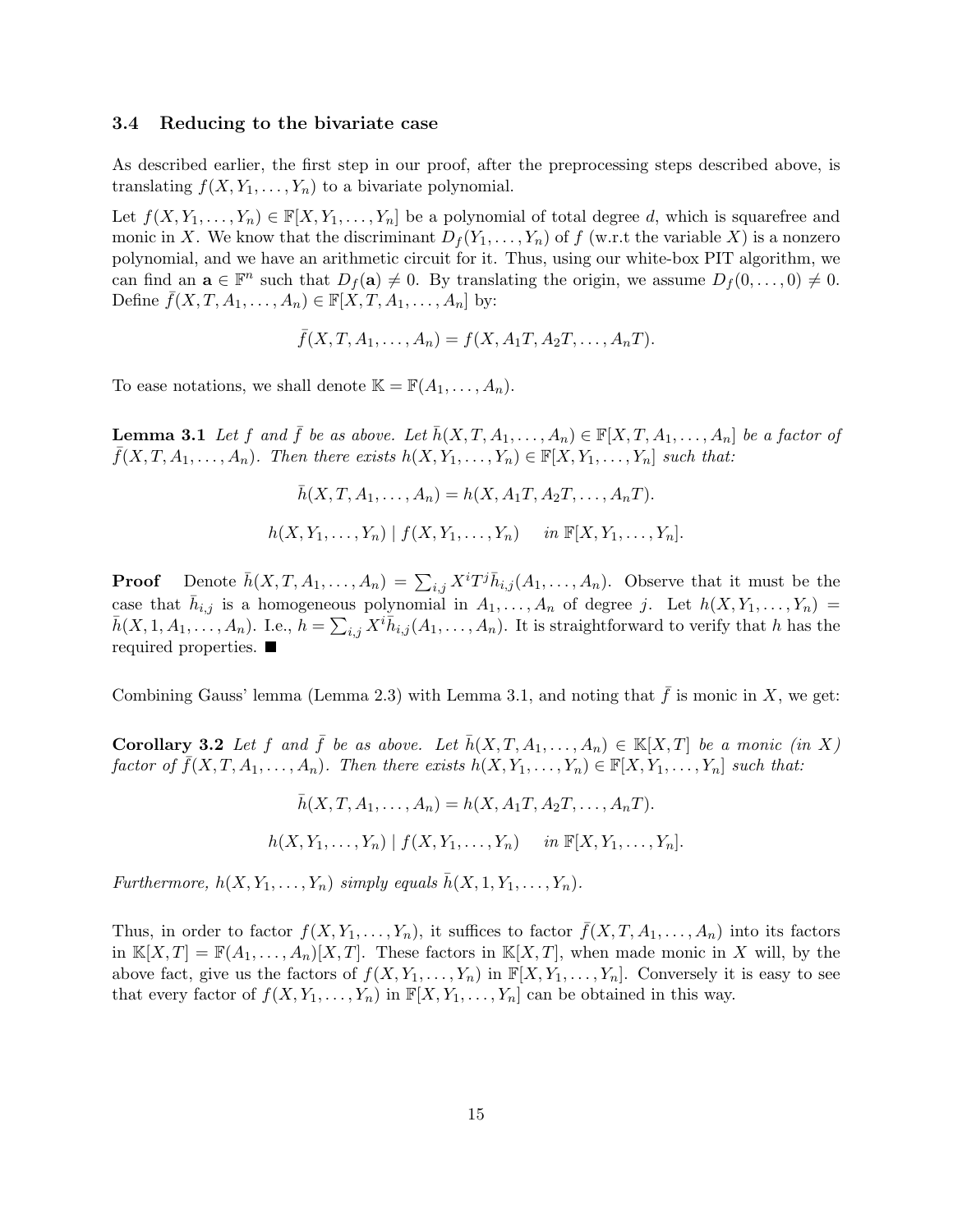# 3.5 Factoring  $\bar{f}$  over  $\mathbb{K}[X,T]$  1: Univariate factorization

Consider the univariate polynomial  $f(X, 0, 0, \ldots) \in \mathbb{F}[X]$ . We know that it is a nonzero polynomial of degree d (by the monicness of f in X), and that it is squarefree (by the nonvanishing of  $D_f (0, 0, \ldots, 0)).$ 

The next step of the algorithm is to factorize  $f(X, 0, \ldots, 0)$  over  $\mathbb{F}[X]$  using known algorithms for univariate polynomial factorization. By the well known algorithms of Lenstra-Lenstra-Lovasz [LLL82] and Berlekamp [Ber70], this can be performed in time  $\text{poly}(t, d)$  (where t is as in Theorem 1).

Let  $g_0(X)$  be an irreducible monic factor of  $f(X, 0, \ldots, 0)$  in  $\mathbb{F}[X]$ . Let  $h_0(X)$  be such that:

$$
g_0(X) \cdot h_0(X) = f(X, 0, \dots, 0).
$$

By the squarefreeness of  $f(X, 0, \ldots, 0)$ , we have that  $g_0(X)$  and  $h_0(X)$  are relatively prime in  $\mathbb{F}[X]$ . By definition of  $\bar{f}$ :

$$
g_0(X) \cdot h_0(X) = \bar{f}(X, 0, A_1, \dots, A_n).
$$

Therefore, we have the following identity in the ring  $K[X, T]$ :

$$
g_0(X) \cdot h_0(X) = \bar{f}(X, T, A_1, \dots, A_n) \mod T.
$$

### 3.6 Factoring  $\bar{f}$  over  $\mathbb{K}[X,T]$  2: Hensel lifting

We now perform Hensel lifting, as in Lecture 7 of [Sud99]. Define k to be an integer  $> 2 \log d + 1$ . Let  $\alpha_0(X)$ ,  $\beta_0(X)$  be univariate polynomials in  $\mathbb{F}[X]$  such that  $\alpha_0 q_0 + \beta_0 h_0 = 1$ . Such  $\alpha_0(X)$ ,  $\beta_0(X)$ can be efficiently found using Euclid's algorithm. We will now show how to use Hensel lifting to lift the solution

$$
g_0(X) \cdot h_0(X) = \overline{f}(X, T, A_1, \dots, A_n) \mod T,
$$

to a solution

$$
g_k(X) \cdot h_k(X) = \overline{f}(X, T, A_1, \dots, A_n) \mod T^{2^k}.
$$

**Lemma 3.3 (Lifting the solution)** Given polynomials  $f, g_i, h_i, \alpha_i, \beta_i \in \mathbb{K}[X,T]$  such that (a)  $f = g_i h_i \mod T^{2^i}$ , (b)  $\alpha_i g_i + \beta_i h_i = 1 \mod T^{2^i}$  and (c)  $g_i$  is monic in X, consider the following process:

- 1.  $m_{i+1} = f g_i \cdot h_i$
- 2.  $\hat{g}_{i+1} = g_i + \beta_i \cdot m_{i+1}$
- 3.  $\hat{h}_{i+1} = h_i + \alpha_i \cdot m_{i+1}$
- 4.  $\eta_{i+1} = (\hat{g}_{i+1} g_i)/T^{2^i}$
- 5. Write  $\eta_{i+1} = g_i q_{i+1} + r_{i+1}$ , with  $\deg_X(r_{i+1}) < \deg_X(q_i)$ , (by the division alg. Lemma 2.8)
- 6.  $g_{i+1} \equiv g_i + T^{2^i} \cdot r_{i+1}$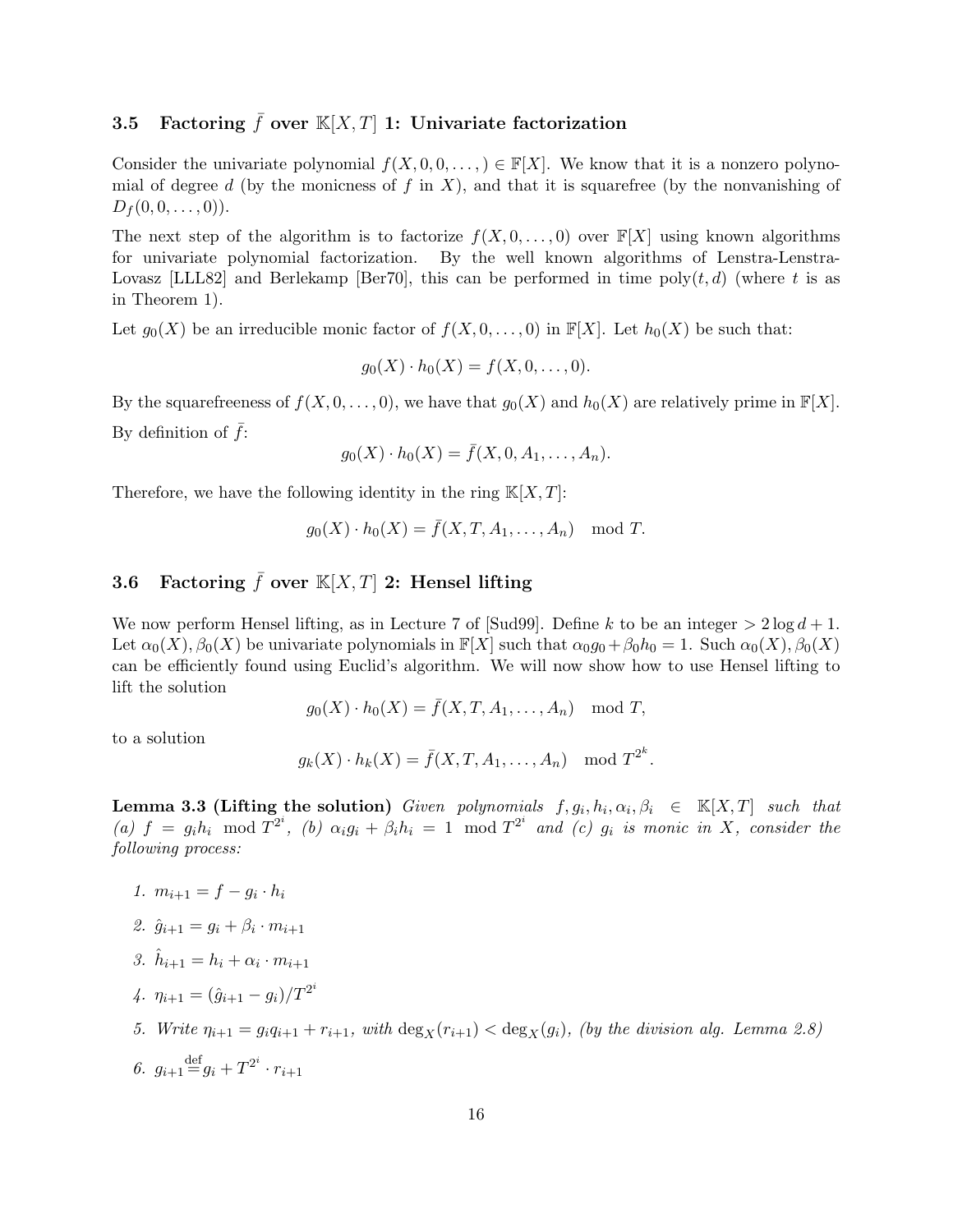7. 
$$
h_{i+1} \stackrel{\text{def}}{=} \hat{h}_{i+1} \cdot (1 + T^{2^i} q_{i+1})
$$
  
\n8.  $\tau_{i+1} = \alpha_i g_{i+1} + \beta_i h_{i+1} - 1$   
\n9.  $\alpha_{i+1} \stackrel{\text{def}}{=} \alpha_i - \alpha_i \tau_{i+1}$   
\n10.  $\beta_{i+1} \stackrel{\text{def}}{=} \beta_i - \beta_i \tau_{i+1}$ 

Then (a)  $f = g_{i+i}h_{i+1} \mod T^{2^{i+1}}$ , (b)  $\alpha_{i+1}g_{i+1} + \beta_{i+1}h_{i+1} = 1 \mod T^{2^{i+1}}$ , (c)  $g_{i+1}$  is monic in X. Also (d)  $g_{i+1} = g_i \mod T^{2^i}$ , and (e)  $h_{i+1} = h_i \mod T^{2^i}$ . Moreover  $g_{i+i}$  and  $h_{i+1}$  are the unique polynomials (mod  $T^{2^{i+1}}$ ) satisfying properties (a), (c), (d) and (e).

**Proof** Straightforward calculations show  $\hat{g}_{i+1} \cdot \hat{h}_{i+1} = f \mod T^{2^{i+1}}$ ,  $\hat{g}_{i+1} = g_i \mod T^{2^i}$ , and  $h_{i+1} = h_i \mod T^{2^i}$ . However  $\hat{g}_{i+1}$  may not be monic in X. Steps 4-7 show how to construct  $g_{i+1}$ and  $h_{i+1}$  with the same properties as  $\hat{g}_{i+1}$  and  $\hat{h}_{i+1}$ , but now ensuring that the property of being monic in  $X$  also holds.

Observe that since  $g_i$  is monic in X and  $\deg_X(r_{i+1}) < \deg_X(g_i)$ , then by the definition of  $g_{i+1}$  we get that  $g_{i+1}$  is also monic in X. Moreover,

$$
g_{i+1} = g_i + T^{2^i} \cdot r_{i+1}
$$
  
=  $g_i + T^{2^i} \cdot (\eta_{i+1} - g_i q_{i+1})$   
=  $g_i + T^{2^i} \cdot ((\hat{g}_{i+1} - g_i)/T^{2^i} - g_i q_{i+1})$   
=  $\hat{g}_{i+1} - T^{2^i} \cdot g_i q_{i+1}$   
=  $\hat{g}_{i+1} - T^{2^i} \cdot \hat{g}_{i+1} q_{i+1}$  mod  $T^{2^{i+1}}$   
=  $\hat{g}_{i+1} \cdot (1 - T^{2^i} q_{i+1})$  mod  $T^{2^{i+1}}$ 

From this and the definition of  $h_{i+1}$ , it is easy to see that  $g_{i+1} \cdot h_{i+1} = \hat{g}_{i+1} \cdot \hat{h}_{i+1} = f \mod T^{2^{i+1}}$ . Moreover  $g_{i+1} = g_i \mod T^{2^i}$  and  $h_{i+1} = h_i \mod T^{2^i}$ . From the definitions of  $\alpha_{i+1}$  and  $\beta_{i+1}$ , it is again easy to verify that  $\alpha_{i+1}g_{i+1} + \beta_{i+1}h_{i+1} = 1 \mod T^{2^{i+1}}$ . Also  $g_{i+1}$  is monic in X, and  $deg_X(g_{i+1})$  equals  $deg_X(g_i)$ .

All it remains is to show that  $g_{i+1}$  and  $h_{i+1}$  are the unique polynomials (mod  $T^{2^{i+1}}$ ) satisfying properties (a), (c) and (d).

If possible, let  $g'_{i+1}$  and  $h'_{i+1}$  be polynomials such that

- 1.  $g'_{i+1} \cdot h'_{i+1} = f \mod T^{2^{i+1}}$
- 2.  $g'_{i+1} = g_i \mod T^{2^i}$  and  $h'_{i+1} = h_i \mod T^{2^i}$
- 3.  $g'_{i+1}$  is monic in X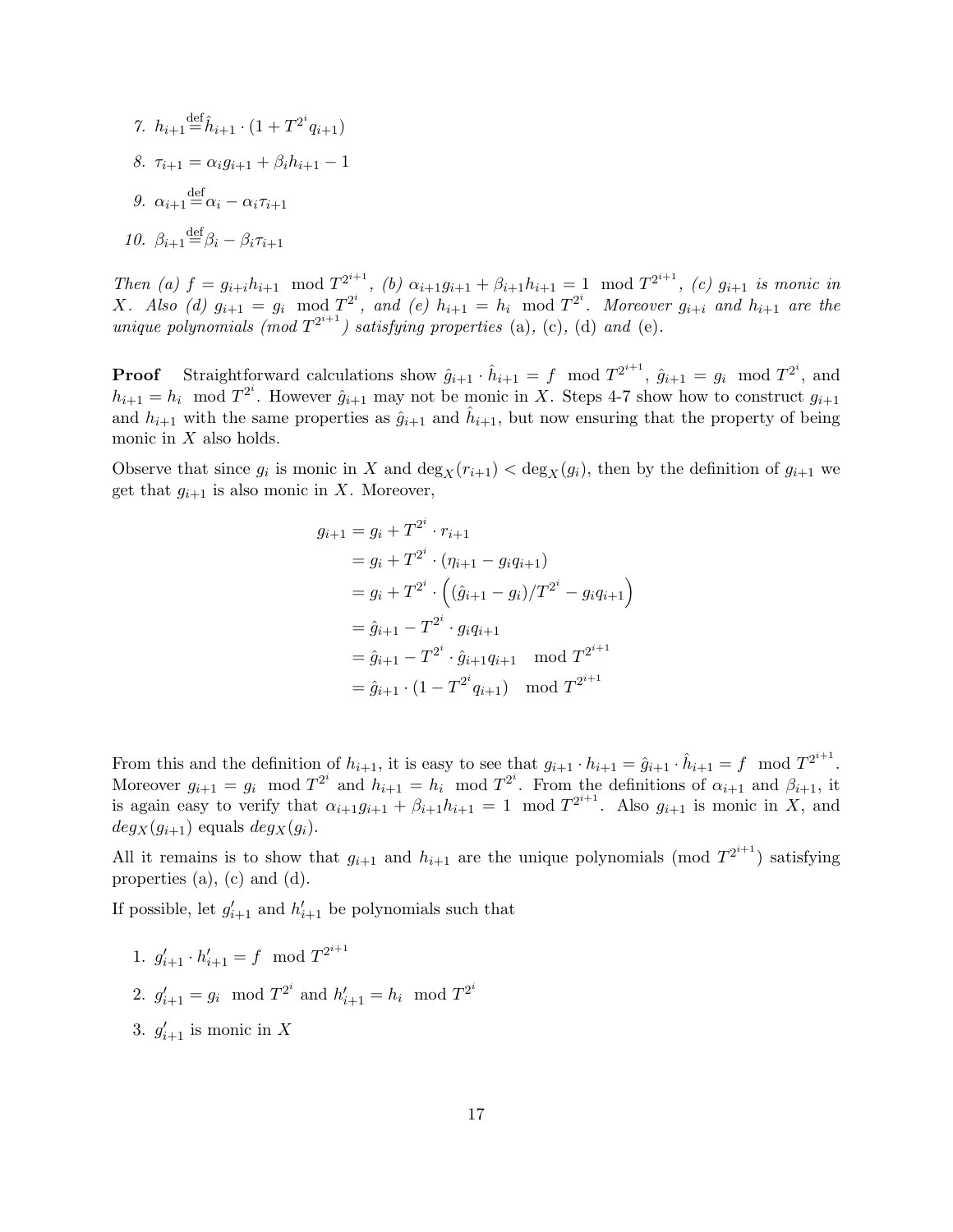Let  $\tilde{g}_{i+1} = g'_{i+1} - g_{i+1}$  and let  $\tilde{h}_{i+1} = h'_{i+1} - h_{i+1}$ . Observe that  $\tilde{g}_{i+1} = \tilde{h}_{i+1} = 0 \mod T^{2^i}$ . Let  $u = \alpha_{i+1}\tilde{g}_{i+1} - \beta_{i+1}\tilde{h}_{i+1}$ . Then,

$$
g_{i+1}(1+u) = g_{i+1}(1 + \alpha_{i+1}\tilde{g}_{i+1} - \beta_{i+1}\tilde{h}_{i+1}) \mod T^{2^{i+1}}
$$
  
\n
$$
= g_{i+1} + g_{i+1}\alpha_{i+1}\tilde{g}_{i+1} - \beta_{i+1}g_{i+1}\tilde{h}_{i+1} \mod T^{2^{i+1}}
$$
  
\n
$$
= g_{i+1} + (1 - h_{i+1}\beta_{i+1})\tilde{g}_{i+1} - \beta_{i+1}g_{i+1}\tilde{h}_{i+1} \mod T^{2^{i+1}}
$$
  
\n
$$
= g_{i+1} + \tilde{g}_{i+1} - \beta_{i+1}(h_{i+1}\tilde{g}_{i+1} + g_{i+1}\tilde{h}_{i+1}) \mod T^{2^{i+1}}
$$
  
\n
$$
= g'_{i+1} - \beta_{i+1}(h_{i+1}\tilde{g}_{i+1} + g'_{i+1}\tilde{h}_{i+1}) \mod T^{2^{i+1}}
$$
 since  $\tilde{h}_{i+1}(g_{i+1} - g'_{i+1}) = 0 \mod T^{2^{i+1}}$   
\n
$$
= g'_{i+1} - \beta_{i+1}(h_{i+1}(g'_{i+1} - g_{i+1}) + g'_{i+1}(h'_{i+1} - h_{i+1})) \mod T^{2^{i+1}}
$$
  
\n
$$
= g'_{i+1} - \beta_{i+1}(f - f) \mod T^{2^{i+1}}
$$
 by expanding and cancelling terms  
\n
$$
= g'_{i+1} \mod T^{2^{i+1}}
$$

Moreover since  $g_{i+1}$  and  $g'_{i+1}$  are both monic in X, and since  $g_{i+1} = g'_{i+1} = g_i \mod T^{2^{i+1}}$ , this implies that the X-degree of  $g'_{i+1}$ ,  $g_{i+1}$  and  $g_i$  are all the same. Thus  $g_{i+1}(1+u) = g'_{i+1} \mod T^{2^{i+1}}$ implies that  $g_{i+1} = g'_{i+1} \mod T^{2^{i+1}}$ .

We are given  $g_0, h_0$  in  $\mathbb{F}[X]$ . Since  $f(X, 0, 0, \ldots)$  is squarefree, observe that  $g_0$  and  $h_0$  are relatively prime. Thus we can obtain  $\alpha_0(X)$ ,  $\beta_0(X)$ , univariate polynomials in X, such that  $\alpha_0 g_0 + \beta_0 h_0 = 1$ . We view  $g_0, h_0, \alpha_0, \beta_0$  as elements of  $\mathbb{F}(A_1, \ldots, A_n)[X, T]$ .

We can iterate the above lemma for  $i = 0, 1, \ldots, k - 1$ , to obtain  $g_k, h_k \in \mathbb{F}(A_1, \ldots, A_n)[X, T]$ , such that  $f = g_k h_k \mod T^{2^k}$ , and such that  $g_k$  is monic in X, and  $g_k = g_0 \mod T$ .

**Claim 3.4** The pair  $g_k$ ,  $h_k$  obtained above is the unique pair of polynomials (mod  $T^{2^k}$ ) such that (a)  $f = g_k h_k \mod T^{2^k}$ , (b)  $g_k$  is monic in X, and (c)  $g_k = g_0 \mod T$ .

**Proof** If possible, let  $g'_k$ ,  $h'_k$  be another distinct pair of polynomials (mod  $T^{2^k}$ ) satisfying (a), (b) and (c). Notice that (a), (b) and (c) imply that it also must hold that  $h'_k = h_k = h_0 \mod T$ .

For  $0 \leq i \leq k$ , let  $\tilde{g}_i = g_k \mod T^{2^i}$ , and  $\tilde{h}_i = h_k \mod T^{2^i}$ ,  $\tilde{g}'_i = g'_k \mod T^{2^i}$ , and  $\tilde{h}'_i = h'_k$ mod  $T^{2^i}$ . Consider the first i for which the pair  $\tilde{g}_i$ ,  $\tilde{h}_i$  is distinct from  $\tilde{g}'_i$ ,  $\tilde{h}'_i$ . This pair would contradict the uniqueness part of Lemma 3.3.

Ш

**Lemma 3.5 (Small circuits)** The polynomials  $g_k, h_k$  lie in  $\mathbb{F}[X, T, A_1, \ldots, A_n]$ . Furthermore we can express  $g_k$  and  $h_k$  as the following:  $g_k(X, T, A_1, \ldots, A_n) = \sum_{j,j' \leq D} c_{jj'}(A_1, \ldots, A_n) X^j T^{j'}$  and  $h_k(X,T,A_1,\ldots,A_n)=\sum_{j,j'\leq D}d_{jj'}(A_1,\ldots,A_n)X^jT^{j'},$  such that there is a single arithmetic circuit C in the variables  $A_1, \ldots, A_n$  where C computes all the coefficients  $c_{ji'}$  of  $g_k$  and  $d_{ji'}$  of  $h_k$ . C has size at most poly $(n, k, d)$ , degree at most  $d2^k$ , and can be computed in time at most poly $(n, k, d)$ . Moreover the X degree and T degree of  $g_k, h_k$  are both at most  $D = \max\{d, 2^k\}.$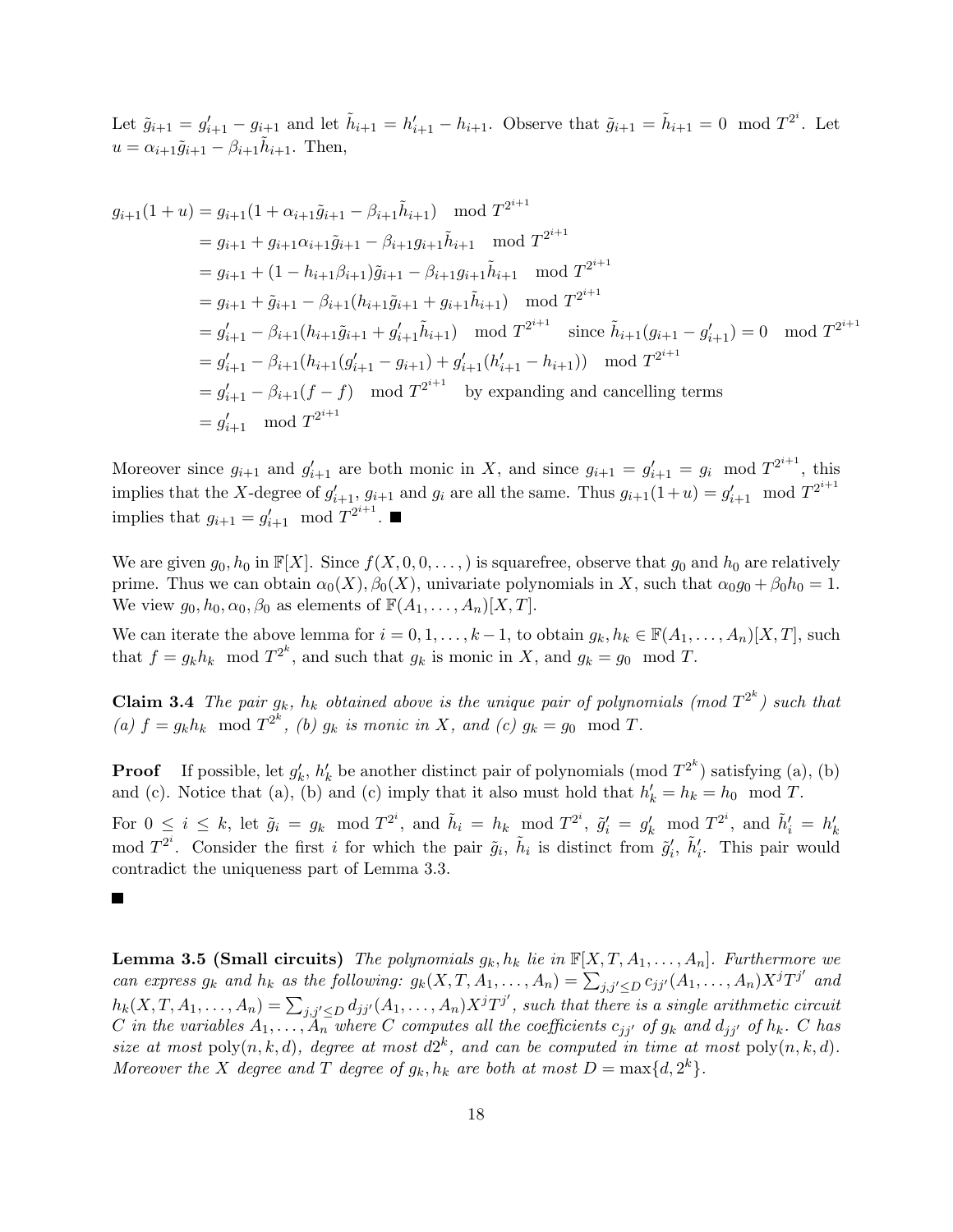**Proof** Observe that none of the steps in Lemma 3.3 require division in K (not even step 5 which uses the division algorithm as described in Lemma 2.8). Thus, each  $m_i, \hat{g}_i, \hat{h}_i, g_i, h_i, q_i, \alpha_i, \beta_i, \eta_i, q_i, r_i, \tau_i$  actually lies in  $\mathbb{F}[X, T, A_1, \dots, A_n].$ 

Let  $C_i$  be a circuit in the input variables  $A_1, \ldots, A_n$  that outputs each of the coefficients of  $X^jT^{j'}$ for each of the polynomials  $m_i, \hat{g}_i, \hat{h}_i, g_i, h_i, q_i, \alpha_i, \beta_i, \eta_i, q_i, r_i, \tau_i$  that are computed at stage *i*. Let  $s_i$  be the size of  $C_i$ , and  $d_i$  be the degree of  $C_i$ . Then, applying Lemmas 2.1 and 2.8 when needed, we obtain a circuit  $C_{i+1}$  that outputs each of the coefficients of  $X^{j}T^{j'}$  for each of the polynomials  $m_{i+1}, \hat{g}_{i+1}, \hat{h}_{i+1}, g_{i+1}, h_{i+1}, q_{i+1}, \alpha_{i+1}, \beta_{i+1}, \eta_{i+1}, q_{i+1}, r_{i+1}, \tau_{i+1}$  that are computed at stage  $i+1$ , where the size of  $C_{i+1}$ ,  $s_{i+1}$ , is at most  $s_i + \text{poly}(d)$ , and the degree of  $C_{i+1}$ ,  $d_{i+1}$ , is at most  $2d_i$ . Moreover, given  $C_i$ ,  $C_{i+1}$  can be computed in time  $\text{poly}(d, n)$ .

Thus by a simple induction argument we obtain the bounds in the lemma.

Ш

# 3.7 Factoring  $\bar{f}$  over  $\mathbb{K}[X,T]$  3: Solving a linear system

We have that  $f = g_k \cdot h_k \mod T^{2^k}$ , where  $g_k$  is monic, and  $k > 2 \log d + 1$ . Moreover  $g_k \in \mathbb{K}[X,T]$  and can be expressed as  $\left(\sum_{i\leq D,j\leq D}c_{ij}(A_1,\ldots,A_n)X^iT^j\right)$ , where there is a polynomial sized arithmetic circuit (in the input variables  $A_1, A_2, \ldots, A_n$ ) computing the various  $c_{ij}$ .

Now consider the following homogeneous system of linear equations over the field  $\mathbb{F}(A_1, \ldots, A_n)$  in the variables  $R_{ij}$ ,  $S_{ij}$ :

$$
\sum_{i < d, j \le d} R_{ij} X^i T^j = \left( \sum_{i \le D, j \le D} c_{ij} X^i T^j \right) \left( \sum_{i \le D, j \le D} S_{ij} X^i T^j \right) \mod T^{2^k}.
$$
\n<sup>(1)</sup>

This is a system of  $O(D^2)$  homogeneous linear equations in  $O(D^2)$  unknowns.

If this system of linear equations has a nontrivial solution, then one such solution can be obtained by Lemma 2.6.

**Claim 3.6** If  $\bar{f}(X, T, A_1, \ldots, A_n)$  is reducible in  $\mathbb{F}(A_1, \ldots, A_n)[X, T]$ , then the linear system (1) has a nontrivial solution.

**Proof** Suppose  $\bar{f}$  is reducible.

Recall that we have that  $\bar{f}(X, 0, \ldots, 0)$  is squarefree (see Section 3.4), that

$$
\bar{f}(X,0,A_1,\ldots,A_n)=g_0(X,0,A_1,\ldots,A_n)\cdot h_0(X,0,A_1,\ldots,A_n),
$$

that  $g_0(X, 0, A_1, \ldots, A_n) \in \mathbb{F}[X]$  is irreducible, and that  $g_0(X, 0, A_1, \ldots, A_n)$  and  $h_0(X, 0, A_1, \ldots, A_n)$  are relatively prime. Let  $\gamma(X, T, A_1, \ldots, A_n) \in \mathbb{F}(A_1, \ldots, A_n)[X, T]$ be the unique irreducible factor of  $\bar{f}(X, T, A_1, \ldots, A_n)$  for which  $g_0(X, 0, A_1, \ldots, A_n)$  divides  $\gamma(X, 0, A_1, \ldots, A_n)$ . Uniqueness of  $\gamma$  follows from the fact that  $\bar{f}(X, 0, \ldots, 0)$  is squarefree. Let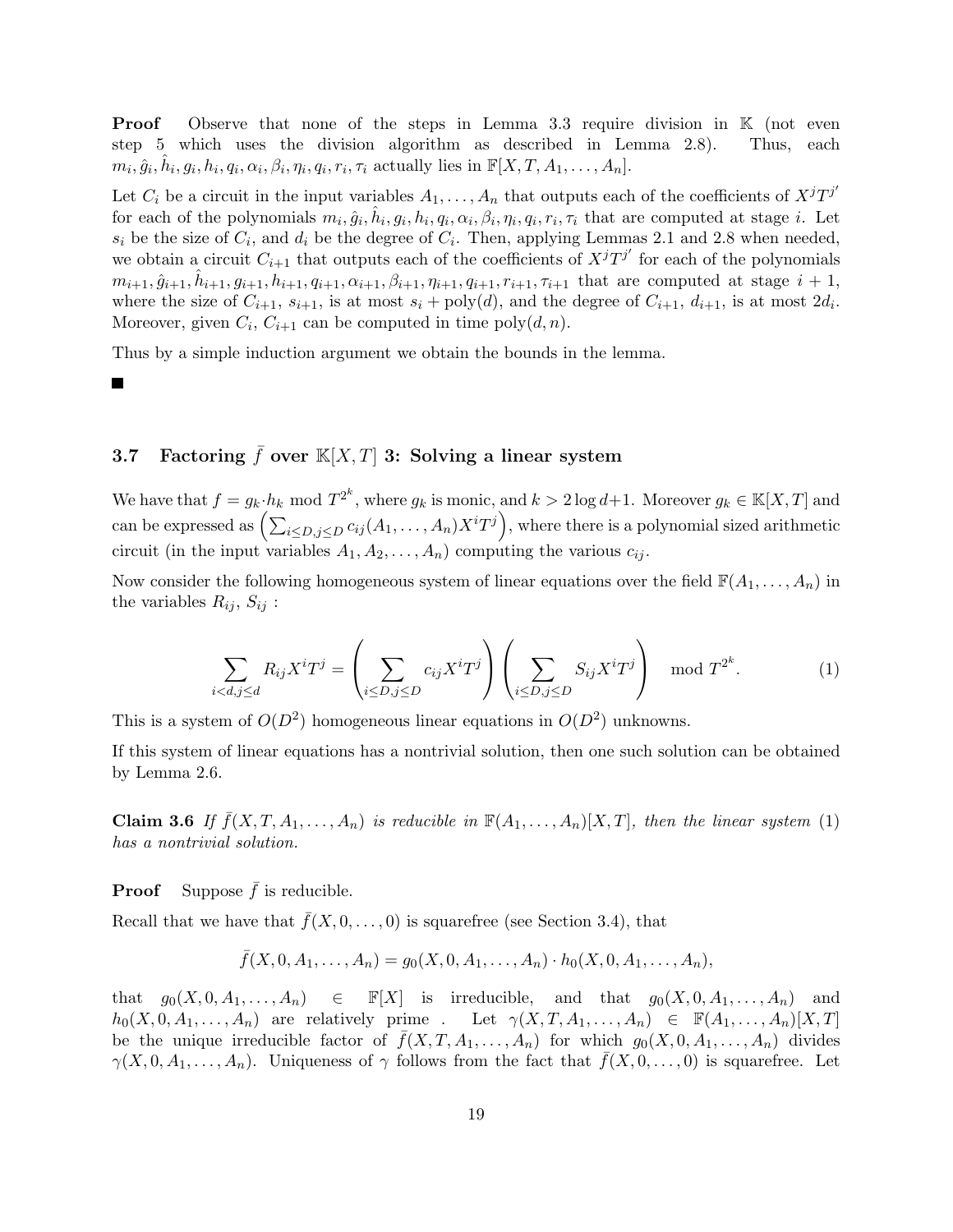$\gamma'(X,T,A_1,\ldots,A_n)$  be such that  $\gamma \cdot \gamma' = \bar{f}$ . Note that since  $\bar{f}$  is monic, thus by Lemma 2.3, so are  $\gamma$  and  $\gamma'$ .

Let  $\delta_0(X, 0, A_1, \ldots, A_n)$  be such that

$$
g_0(X, 0, A_1, \ldots, A_n) \cdot \delta_0(X, 0, A_1, \ldots, A_n) = \gamma(X, 0, A_1, \ldots, A_n).
$$

We want to apply Hensel lifting to this situation. Note that  $g_0(X, 0, A_1, \ldots, A_n)$  and  $\delta_0(X, 0, A_1, \ldots, A_n)$  are relatively prime in K[X] (again, this follows since  $\bar{f}(X, 0, A_1, \ldots, A_n)$ , and hence  $\gamma(X,0,A_1,\ldots,A_n)$ , is squarefree). Thus there exists  $\lambda_0,\mu_0 \in \mathbb{K}[X]$  such that  $g_0 \cdot \lambda_0 + \delta_0 \mu_0 = 1$ mod  $T$ . Thus we can perform the lifting, as given in Lemma 3.3. After  $k$  steps of lifting, we get  $g_k^*, \delta_k, \lambda_k, \mu_k \in \mathbb{K}[X,T]$  such that  $g_k^*$  is monic in X, and:

$$
g_k^* \delta_k = \gamma \mod T^{2^k}.
$$

Thus:

$$
\bar{f} = g_k \cdot h_k = g_k^* \cdot \delta_k \cdot \gamma' \mod T^{2^k}.
$$
\n(2)

Since  $g_k, g_k^*$  are both monic in X, and  $g_k = g_k^* = g_0 \mod T$ , we conclude by Claim 3.4 that  $g_k = g_k^*$ mod  $T^{2^k}$ . Hence, Equation (2) is equivalent to

$$
\gamma \cdot \gamma' = \bar{f} = g_k \cdot h_k = g_k \cdot \delta_k \cdot \gamma' \mod T^{2^k}.
$$

In other words,

$$
\gamma'(\gamma - \delta_k \cdot g_k) = 0 \mod T^{2^k}.
$$

As  $\gamma'$  is monic in X it follows that

$$
(\gamma - \delta_k \cdot g_k) = 0 \mod T^{2^k}.
$$

Therefore,

$$
\sum_{i < d, j \le d} R_{ij} X^i T^j = \gamma
$$
\n
$$
\sum_{i \le D, j \le D} S_{ij} X^i T^j = \delta_k
$$

gives a nontrivial solution to the linear system, as desired.  $\blacksquare$ 

We now see how to extract a factor of  $\bar{f}$  using a nontrivial solution to the linear system (1). Consider a nontrivial solution and define the polynomials:

$$
r(X, T, A_1, \dots, A_n) = \sum_{i < d, j \le d} R_{ij} X^i T^j,
$$
\n
$$
s(X, T, A_1, \dots, A_n) = \sum_{i \le D, j \le D} S_{ij} X^i T^j.
$$

Claim 3.7 In the ring  $\mathbb{F}(T, A_1, \ldots, A_n)[X]$ ,  $r(X, T, A_1, \ldots, A_n)$  and  $\bar{f}(X, T, A_1, \ldots, A_n)$  have nontrivial GCD.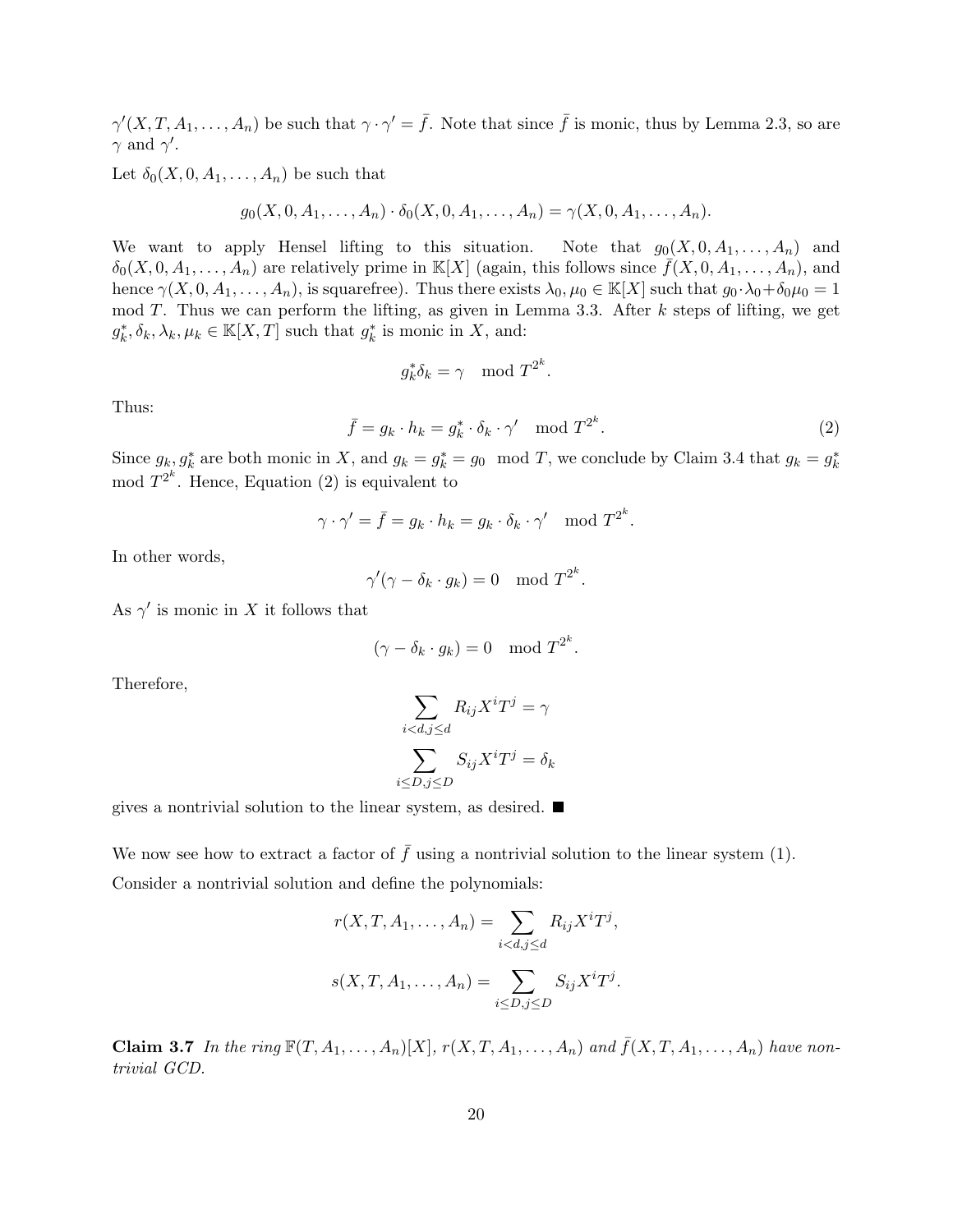**Proof** Let  $u(X, T, A_1, \ldots, A_n) \in \mathbb{F}[A_1, \ldots, A_n, T]$  be the resultant of  $r(X)$  and  $\bar{f}(X)$ . Then, the T-degree of u is at most  $2d^2$ . Moreover, by Lemma 2.4, there exist  $v(X, T, A_1, \ldots, A_n)$ ,  $w(X, T, A_1, \ldots, A_n)$  such that:

$$
v \cdot r + w \cdot \bar{f} = u.
$$

Thus:

$$
v \cdot r + w \cdot \bar{f} = u \mod T^{2^k}
$$
  

$$
v \cdot g_k \cdot s + w \cdot g_k \cdot h_k = u \mod T^{2^k}
$$
  

$$
g_k \cdot (v \cdot s + w \cdot h_k) = u \mod T^{2^k}.
$$

Recall that the right hand side is a polynomial in  $\mathbb{F}[A_1, \ldots, A_n, T]$ , and thus does not depend on the variable X. However the polynomial  $g_k$  appearing on the left hand side is monic in the variable X. The only way this equation can hold is if  $v \cdot s + w \cdot h_k$  equals 0 mod  $T^{2^k}$ , and thus  $u = 0$ mod  $T^{2^k}$ . By our bound on the T-degree of u, and since  $2d^2 < 2^k$ , we get that u is identically 0. Thus, by Lemma 2.4,  $r(X)$  and  $\bar{f}(X)$  have a nontrivial GCD in  $\mathbb{F}(T, A_1, \ldots, A_n)[X]$ .

# 3.8 Factoring  $\bar{f}$  over  $\mathbb{K}[X,T]$  4: Computing the GCD

Let  $\bar{h}(X, T, A_1, \ldots, A_n)$  be the monic GCD of  $r(X)$  and  $\bar{f}(X)$  in  $\mathbb{F}(T, A_1, \ldots, A_n)[X]$ . A small arithmetic circuit for the coefficient of each monomial  $X^i$  in  $\bar{h}$  can be computed using Lemma 2.9. By Gauss' Lemma (Lemma 2.3),  $\bar{h}(X, T, A_1, \ldots, A_n)$  lies in  $\mathbb{K}[X,T]$ . Thus by Corollary 3.2, for  $h(X, Y_1, \ldots, Y_n) = \bar{h}(X, 1, Y_1, \ldots, Y_n)$ , we have that

$$
h(X, Y_1, \ldots, Y_n) \in \mathbb{F}[X, Y_1, \ldots, Y_n],
$$

and

$$
h(X, Y_1, \ldots, Y_n) | f(X, Y_1, \ldots, Y_n) \quad \text{in } \mathbb{F}[X, Y_1, \ldots, Y_n].
$$

### 4 Open Questions

We conclude by listing some open problems.

- 1. If  $\mathbb{F}_q$  has characteristic p, and  $g(X_1, \ldots, X_n) \in \mathbb{F}_q[X_1, \ldots, X_n]$  is such that  $g^p$  has a small arithmetic circuit, then does g have a small arithmetic circuit?
- 2. One can consider the problem of PIT for polynomial size circuits without a polynomial bound on the degree of the circuits. How does this problem relate to the problem of PIT with a polynomial bound on the degree of the circuits? What can be said about the problem of factorization of polynomials computed by polynomial size circuits (without a polynomial bound on their degree)?
- 3. Suppose a multivariate polynomial f can be computed by small formula/algebraic branching program. Does it follow that all the factors of f can be computed by small formulas/algebraic branching programs?
- 4. Can factorization of univariate polynomials of degree d over the finite field  $\mathbb{F}_q$  be done deterministically in time  $\text{poly}(d, \log q)$ ?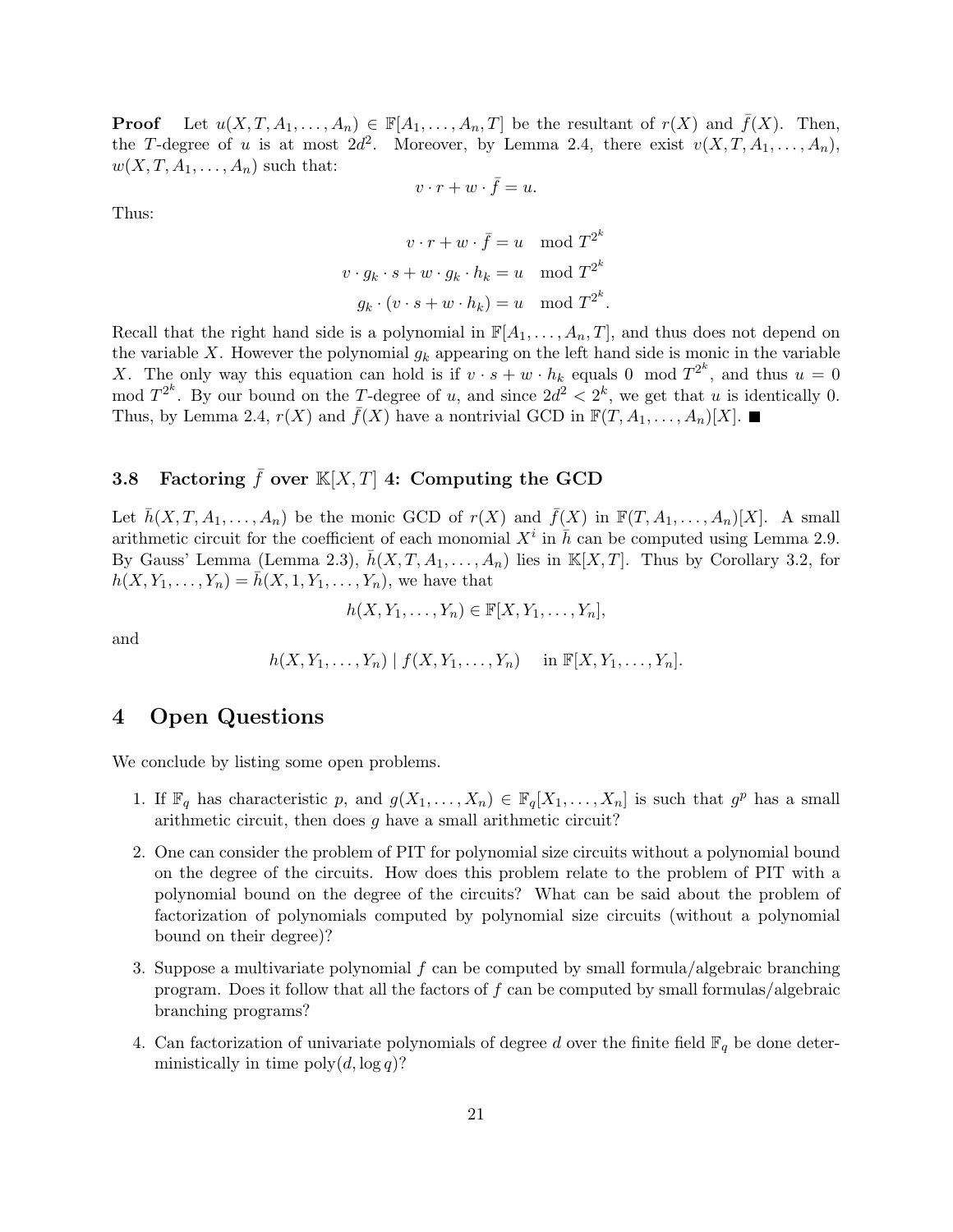# References

- [Agr05] M. Agrawal. Proving lower bounds via pseudo-random generators. In Proceedings of the 25th FSTTCS, volume 3821 of LNCS, pages 92–105, 2005.
- [AKS04] M. Agrawal, N. Kayal, and N. Saxena. Primes is in P. Annals of Mathematics, 160(2):781–793, 2004.
- [Ber70] E. R Berlekamp. Factoring polynomials over large finite fields. Mathematics of Computation, 24(111):713–735, 1970.
- [DL78] R. A. DeMillo and R. J. Lipton. A probabilistic remark on algebraic program testing. Inf. Process. Lett., 7(4):193–195, 1978.
- [DSY09] Z. Dvir, A. Shpilka, and A. Yehudayoff. Hardness-randomness tradeoffs for bounded depth arithmetic circuits.  $SIAM J.$  on Computing,  $39(4):1279-1293$ , 2009.
- [Gat06] J. von zur Gathen. Who was who in polynomial factorization:. In *ISSAC*, page 2, 2006.
- [GG99] J. von zur Gathen and J. Gerhard. Modern computer algebra. Cambridge University Press, 1999.
- [GKKS13] A. Gupta, P. Kamath, N. Kayal, and R. Saptharishi. Arithmetic circuits: A chasm at depth three. Electronic Colloquium on Computational Complexity (ECCC), 20(26), 2013.
- [HS80] J. Heintz and C. P. Schnorr. Testing polynomials which are easy to compute (extended abstract). In Proceedings of the 12th annual STOC, pages 262–272, 1980.
- [Kal89] E. Kaltofen. Factorization of polynomials given by straight-line programs. In S. Micali, editor, Randomness in Computation, volume 5 of Advances in Computing Research, pages 375–412. 1989.
- [Kal90] E Kaltofen. Polynomial factorization 1982–1986. In DV Chudnovsky and RD Jenks, editors, Computers in Mathematics. Marcel Dekker, New York, 1990.
- [Kal92] E. Kaltofen. Polynomial factorization 1987–1991. In LATIN, pages 294–313. Springer, 1992.
- [Kal95] E. Kaltofen. Effective Noether irreducibility forms and applications. J. of Computer and System Sciences, 50(2):274–295, 1995.
- [Kal03] E. Kaltofen. Polynomial factorization: a success story. In ISSAC, pages 3–4, 2003.
- [Kay07] N. Kayal. Derandomizing some number-theoretic and algebraic algorithms. PhD thesis, Indian Institute of Technology, Kanpur, India, 2007.
- [KI04] V. Kabanets and R. Impagliazzo. Derandomizing polynomial identity tests means proving circuit lower bounds. Computational Complexity, 13(1-2):1–46, 2004.